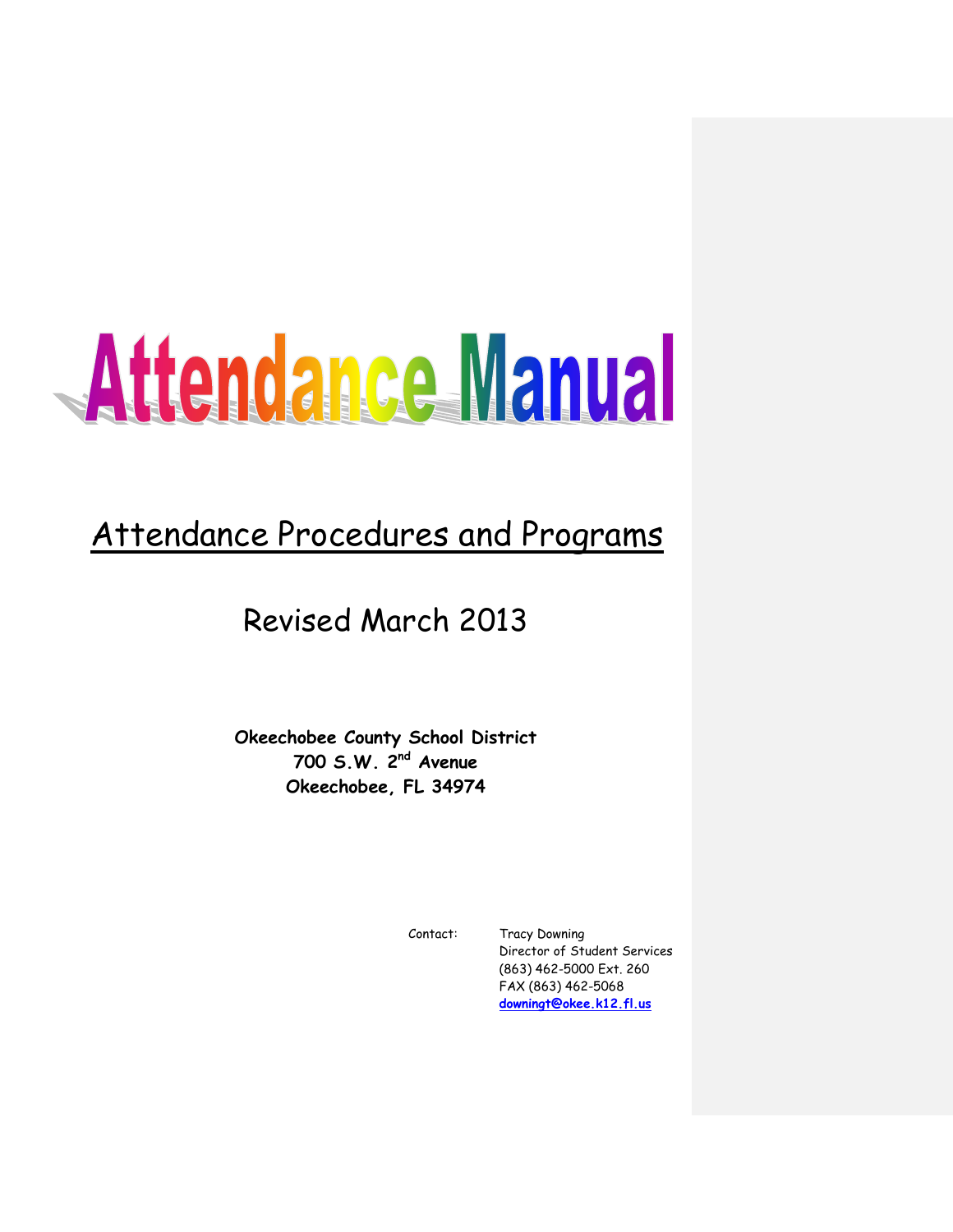# **Table of Contents**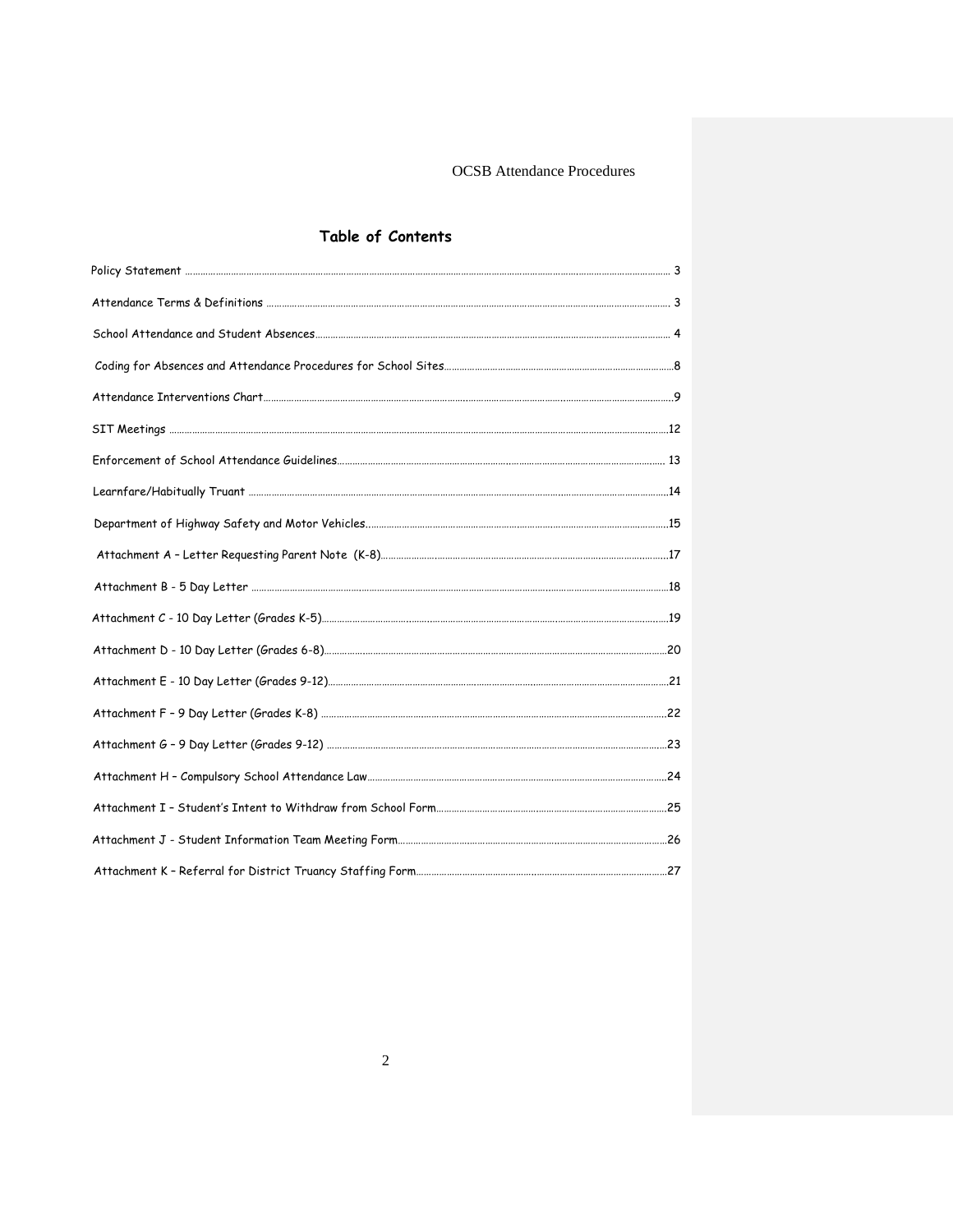# **Policy Statement**

It is the position of the Okeechobee County School Board that students must attend school on a regular and timely basis to maximize educational opportunities offered in Okeechobee County Schools. Recognizing this can be achieved successfully through combined efforts of parents and schools, this policy outlines strategies and interventions to maximize student attendance thereby creating more opportunities for student success.

This policy is applicable for all K-12 students in Okeechobee County. The superintendent may approve exceptions to this policy for special programs for enhancement purposes.

# **Attendance Terms and Definitions**

**Absence:** Absence is the nonattendance of a student on days school is in session. Any student must be counted absent who is not physically present at school or at a school activity as defined under the compulsory attendance law.

**Attendance:** Attendance is the presence of a student on days school is in session. The student must be actually at the school to which he or she has been assigned or present at an educational activity (prior principal approval) which constitutes part of the approved school program for that student.

**Habitual Truant:** A student who has fifteen (15) unexcused absences within 90 calendar days, with or without the knowledge or justifiable consent of his or her parent or legal guardian, and who is subject to compulsory school attendance laws.

**Membership:** Membership is the assignment by a school district of a student to a grade or program in which regular attendance is taken.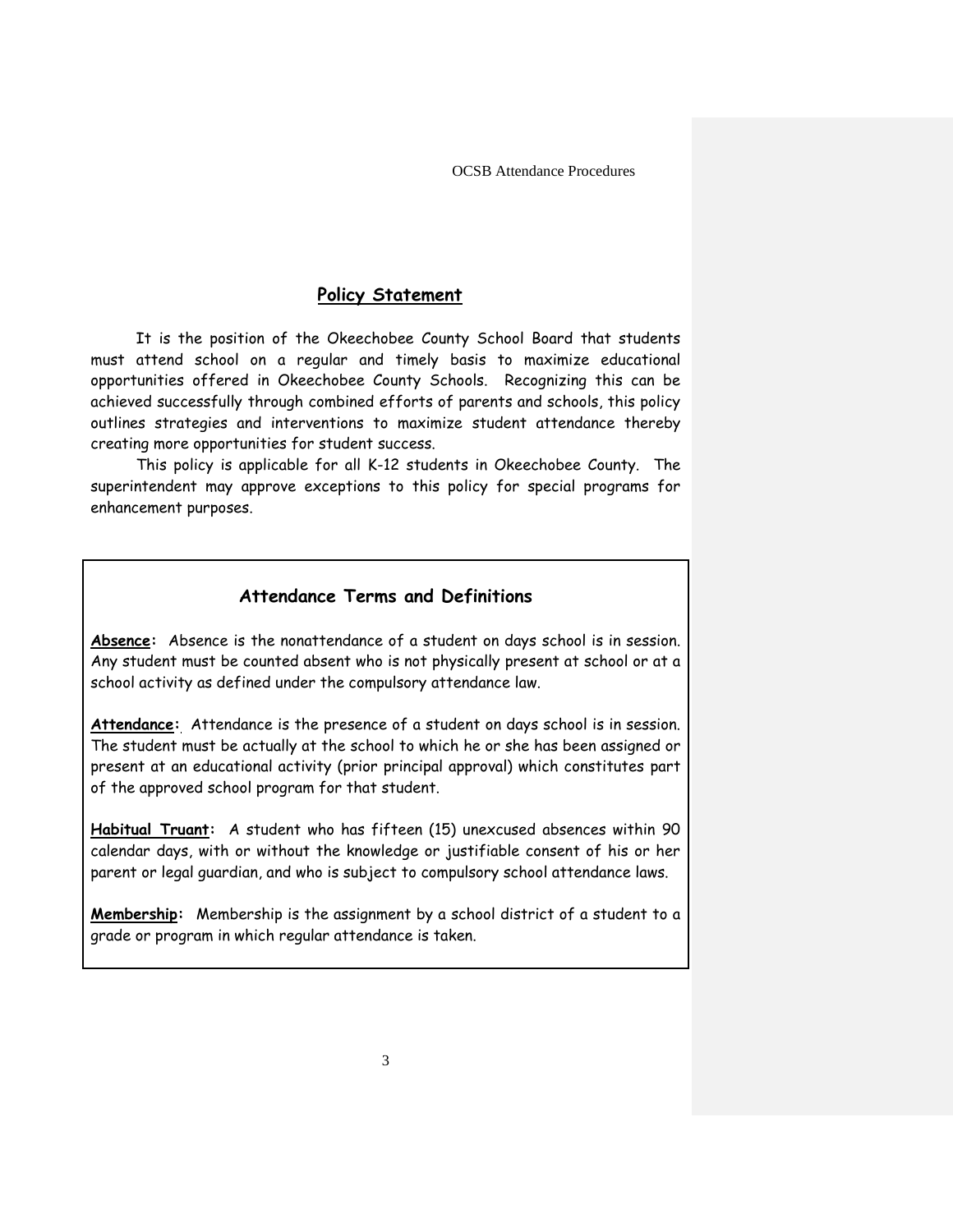# **I. School Attendance**

Florida Statute 1003.21 requires that all students between the ages of six (6) and sixteen (16) attend school regularly. Students who have attained the age of sixteen (16) and who have not graduated are subject to compulsory school attendance until a formal declaration of intent to withdraw, signed by student and parent/guardian, is filed with the district school board. Students are obligated to attend one hundred eighty (180) days of school each year. It is the responsibility of the parent or guardian to see that this law is obeyed.

It is important to note that failure to attend school in a regular and timely fashion hinders the educational process. In addition, truancy and poor performance have a direct relationship to juvenile delinquency and destructive behavior, not to mention the disproportionate percentage of juvenile crime that occurs during school hours. Each parent or legal guardian of a child within the compulsory attendance age is responsible for the child's school attendance as required by law.

#### Notification of Loco Parentis

In cases in which a student is not residing with his/her parent(s) or guardian(s), the parent of the student must designate, in writing, the adult person(s) with whom the pupil resides who stands in loco parentis, so that the pupil may be admitted to or continue in school. This statement must be notarized and presented to the principal for acceptance.

#### **II. Student Absences – Grades K-12**

#### **A. Excused Absences**

- 1. Absences due to the following reasons will be excused:
	- Illness or injury of the student
	- Illness or injury to the student's immediate family necessitating the student's absence
	- Death to a member of the student's family necessitating the student's absence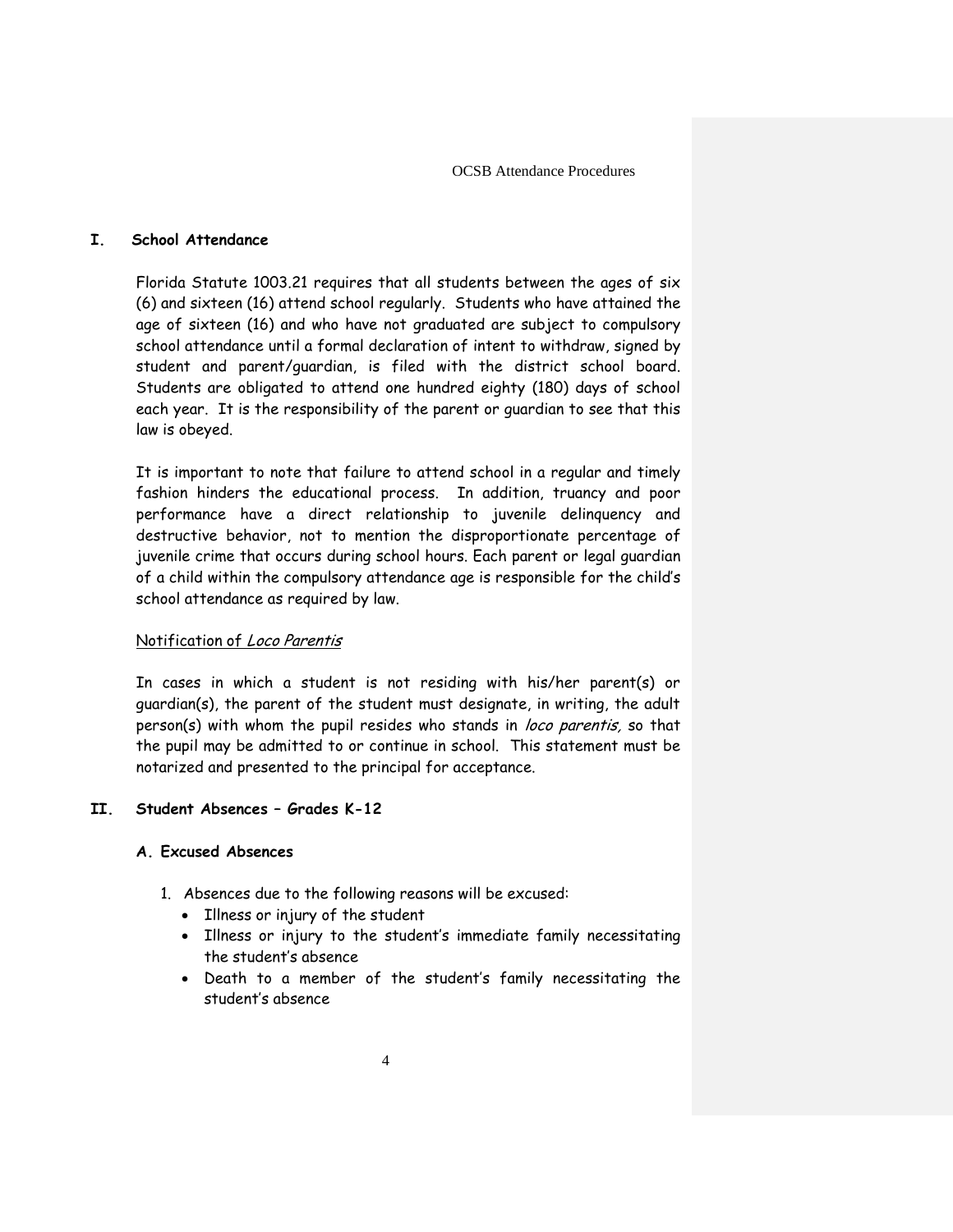- Recognized religious holidays of the specific faith of a student
- Doctor and dental appointments of the student
- Pre-arranged absences of educational value and with the principal's approval
- Subpoena or forced absence by any law enforcement agency
- Major disaster that would justify absence in the judgment of the administration
- Head lice, a maximum of two days per incident
- 2. It is the responsibility of the parent(s) or guardian to provide a written statement or oral notification, oral notifications are to be documented, indicating the reason for the absences within two (2) days of the student's return to school. Denial of an excused absence based on this time frame will require documentation of parental contact to inform the parent that the absence remains unexcused after the two day period (Refer to Section V). The written statement must include the following information for each absence:
	- Date the excuse is written
	- Date(s) of the absence(s)
	- Full name of the student
	- Reason for the absence
	- Daytime telephone number of parent or guardian
	- Signature of parent or guardian
- 3. An excused absence should be coded as an "E" for reporting purposes.

Final determination on whether an absence is excused or unexcused is the responsibility of the principal. Any planned absences, other than medical appointments, must be approved in advance by the principal.

#### **B. Unexcused Absences**

- Any absence which is not justified by the parent or guardian according to allowable excuses (see above) or for which the reason is unknown
- Not attending class while on a school campus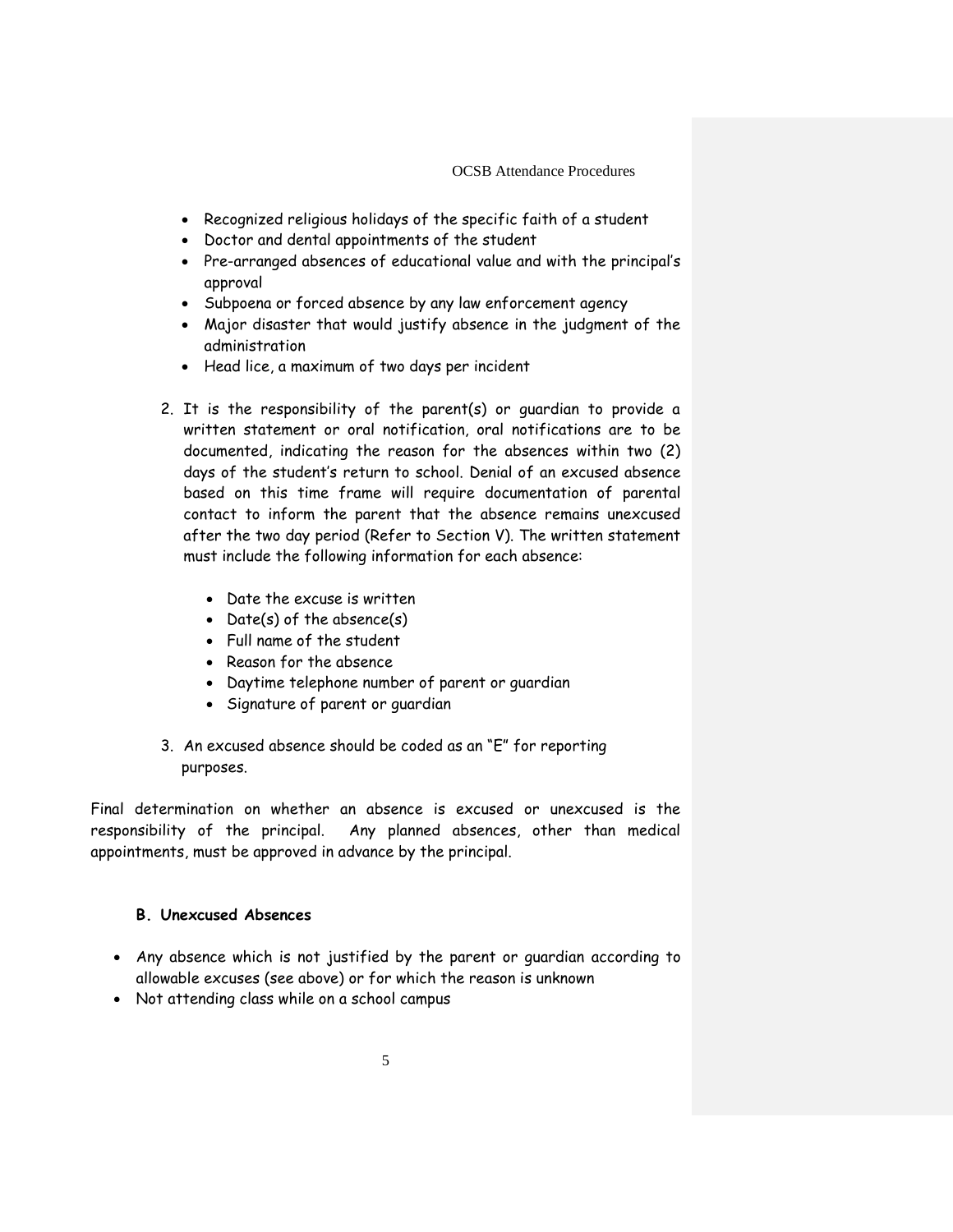- Final determination on whether an absence is excused or unexcused is the responsibility of the principal
- An unexcused absence should be coded as an "U" for reporting purposes

#### **Accumulated Unexcused Tardies and Early Releases – Grades K-8**

Punctuality is necessary for a student to take full advantage of available educational opportunities. If a student is not in the classroom when the tardy bell rings, he/she will be classified tardy. An early release is defined as any release prior to the regular dismissal time. Any student in grade K-8, who accumulates any combination of five unexcused tardies and/or unexcused early releases (not including documented medical/dental appointments or other authorized reasons that constitute an excused absence), shall be deemed absent (unexcused) for one school day. A parent/guardian request for early release or late arrival shall be considered excused with documentation in accordance with procedures for excused absences. Tardies and early releases that are deemed excused will not accumulate towards an absence. An unexcused tardy or early release will be coded as a "1" for reporting purposes.

## **C. Absences of Students Grade 9 – 12**

1. In order for a student to earn credit in a course, a student should not be absent more than nine days. A student who exceeds nine absences in a course may earn credit in that class by earning a passing grade in at least one of the two nine weeks grading periods, and pass a comprehensive semester exam for that course.

#### **D. Suspensions**

- 1. Out-of-School Suspension
	- When deemed necessary by the principal, a student may be prohibited from attending their home school.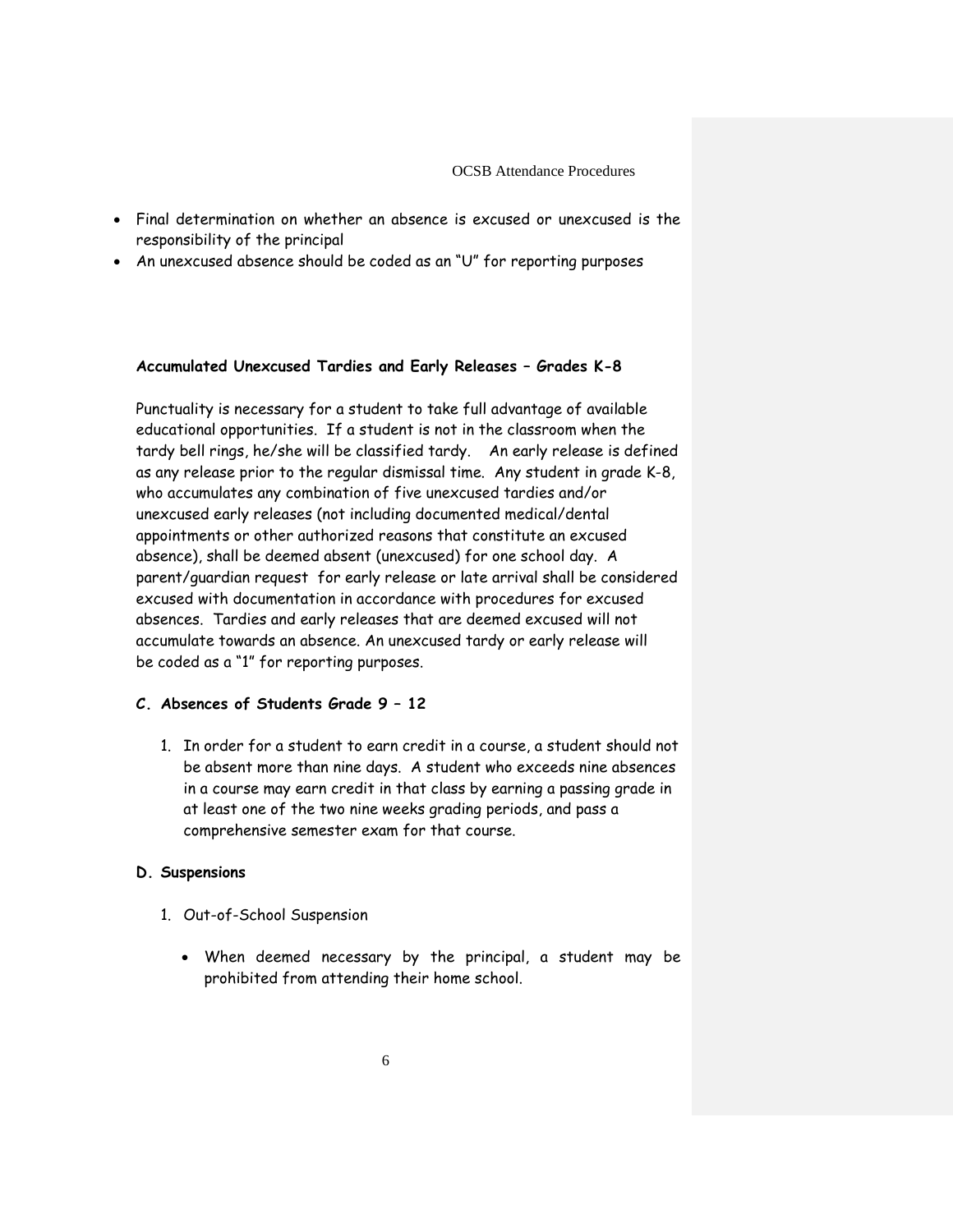- To maintain academic progress, students are encouraged to make up work even if full credit will not be awarded.
- All make-up work should be completed within one week following return from absence. This deadline may be extended with the approval of the teacher or principal.
- All students who are suspended from school may take nine week or semester exams for full credit following the period of suspension.
- Florida Law 984.13 provides authority for a law enforcement officer to take into custody a child who is suspended or expelled and not in the presence of the parent or guardian.
- An out-of-school suspension should be coded as an "O" for reporting purposes.
- 2. In-School Suspension
	- Students in In-School Suspension will be allowed to make up work.
	- Students will not be counted absent during In-School Suspension.
	- An In-School Suspension should be coded as an "I" for reporting purposes.
- **E. Field Trips**
	- A student on a field trip will not be marked absent if approved by the principal prior to trip.
	- A field trip should be coded as an "F" for reporting purposes.

#### **F. Homebound**

- Students who are on permanent Homebound need to be placed in Homebound homeroom with proper withdrawal (W01) and re-entry (R01) codes.
- Hospital/Homebound (H) student scheduled in a hospital program in another district pursuant to the rule regarding alternatelyassigned students, 6A-6.03020(6), FAC.
- Students who have been approved to come to school as they are able (intermittent homebound) code all absences once approved (M)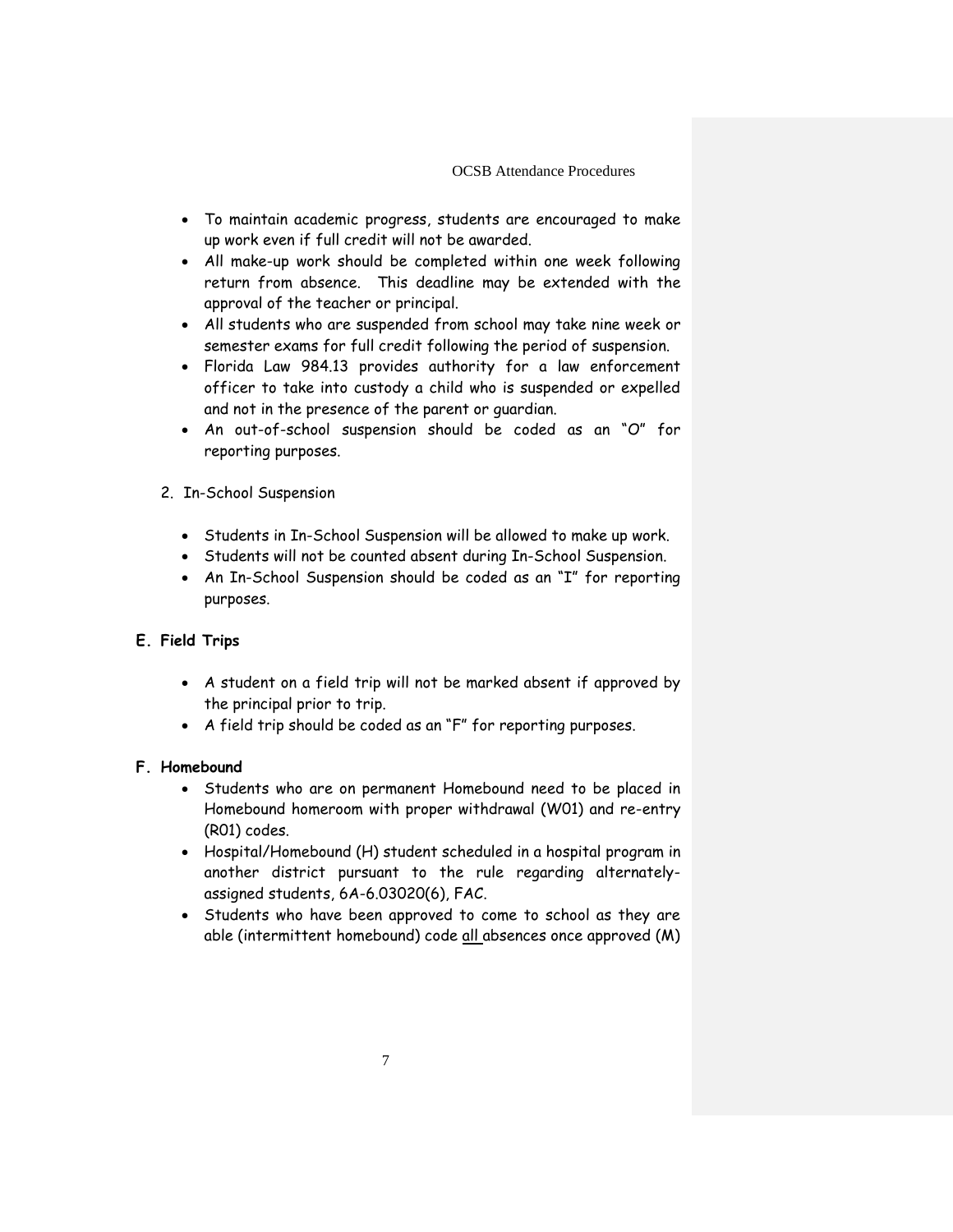# **III. Coding for Absences/Tardies**

Use the following codes for reporting purposes:

| Type                                                                      | Code           |
|---------------------------------------------------------------------------|----------------|
| <b>Excused Absence</b>                                                    | E              |
| Excused - Headlice                                                        | E-H            |
| Excused - Court                                                           | E-C            |
| <b>Excused - Medical Appointment</b>                                      | $E-M$          |
| Excused - Illness                                                         | $E-I$          |
| Excused - Death in Family                                                 | $E-D$          |
| Excused - Bus Issue                                                       | E-B            |
| <b>Excused - Justified Disaster</b>                                       | E-J            |
| <b>Excused - Planned Absence</b>                                          | $E-P$          |
| Excused - Religious Holiday                                               | E-R            |
| Unexcused Absence                                                         | U              |
| Out of School Suspension                                                  | Ο              |
| <b>In-School Suspension</b>                                               | I              |
| Field Trip (Not counted as an absence)                                    | F              |
| In School Activity                                                        | S              |
| Hospital/Homebound                                                        |                |
| Permanent                                                                 | н              |
| Intermittent                                                              | M              |
| Excused Tardy                                                             | T              |
| Excused Early Release (Checkout)                                          | C              |
| UnexcusedTardy/Early Release                                              | 1              |
| Unexcused Absence due to accumulated<br>unexcused tardies/early checkouts | $\overline{c}$ |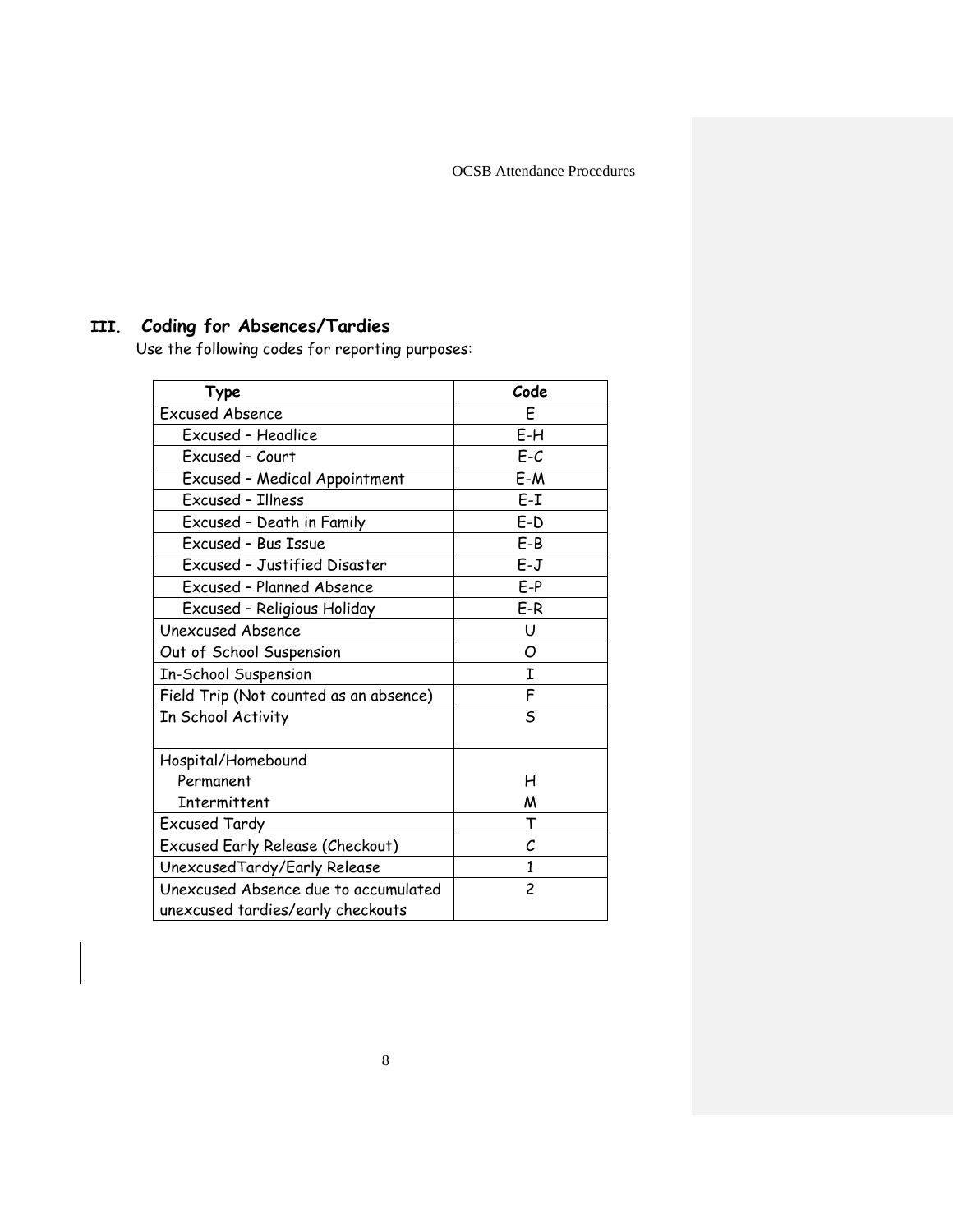# **IV. Attendance Procedures for School Sites**

- A. As prescribed by DOE, the district will define a particular time of the day that daily attendance will be taken.
	- First Period at OFC, NEHS, YMS, and OMS
	- Second Period for OHS
	- Between 8:15 am and 8:45 am for elementary schools
- B. The school attendance clerk or data processor will record the dates and times of students arriving late or leaving early by following procedures set by the principal.
	- A parent or parent designee must sign for a student when checking out.
	- In grades PreK-8, a parent or parent designee must sign-in a child who is arriving tardy. Tardies will be determined excused or unexcused. Tardies will be excused according to reasons permitted for excused absences.
	- Parents should bring photo identification to sign out their child.
	- No student will be released to individuals other than who is designated in the school's database. Parents may edit in person those in the database.

# **V. Attendance Interventions**

| #           | Days   Action or Intervention  | Person Responsible  | Attachment(s)             |
|-------------|--------------------------------|---------------------|---------------------------|
| Absent      |                                |                     |                           |
| 1 Day and 2 | All Grades                     |                     |                           |
| Days        | • Teacher will ask the student | Primary or Homeroom | Attachment $A \leftarrow$ |
|             | for a parent note. The         | Teacher             | Letter Requesting         |
|             | teacher will submit note to    |                     | Parent Note               |
|             | the office. If no note exists, |                     |                           |
|             | the teacher will staple        |                     |                           |
|             | request letter in student's    |                     |                           |
|             | agenda for Grades K-8 and      |                     |                           |
|             | high school teachers will      |                     |                           |
|             | continue to ask for a note.    |                     |                           |
|             | Teachers are responsible to    |                     |                           |
|             | check agendas for notes and    |                     |                           |
|             | submit copies to office on a   |                     |                           |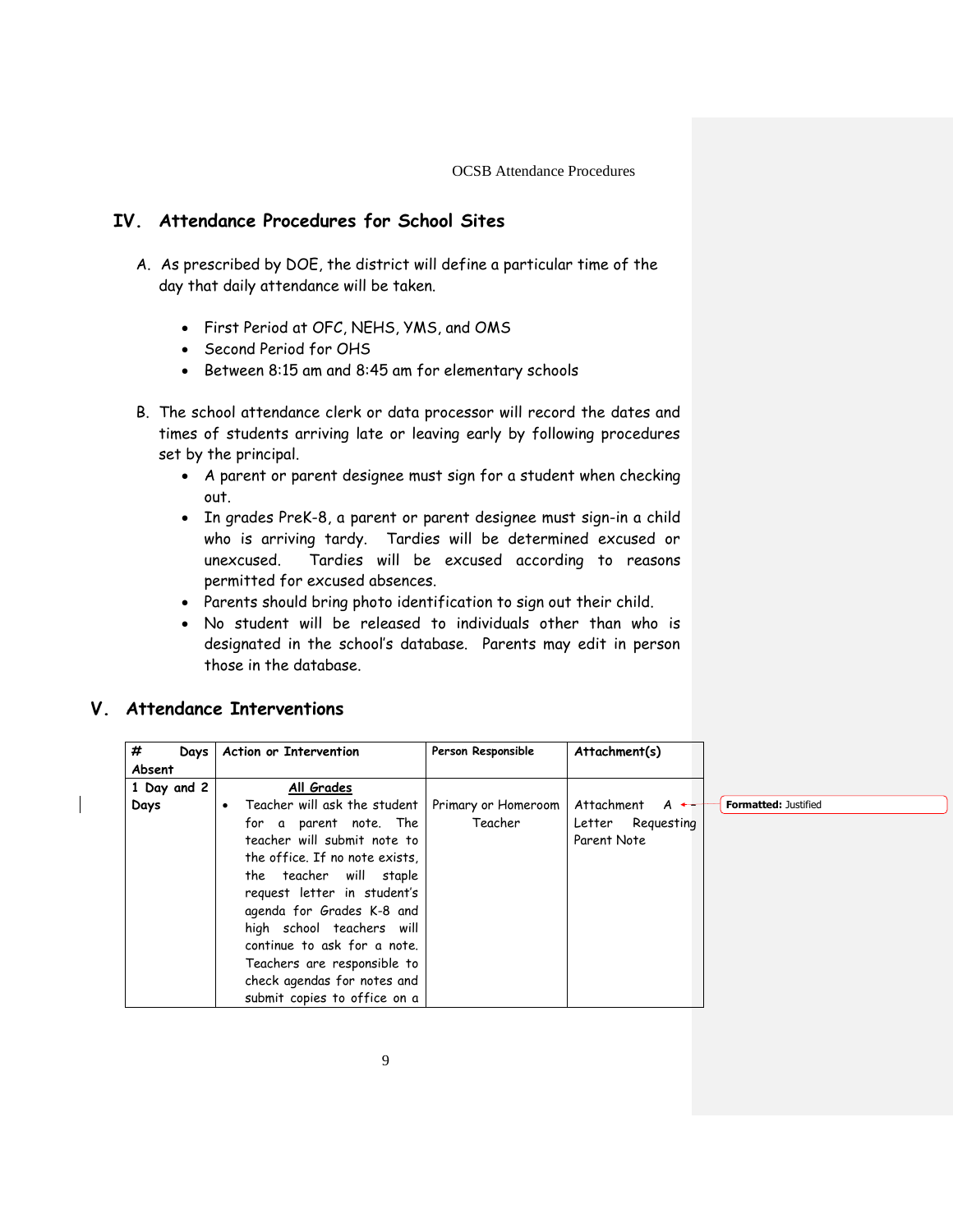|                                                                              | daily basis.<br>Contact will be made with<br>the parent if documentation<br>is not provided by the end of<br>the second day of the<br>student's return to school.                | School-Based<br>Attendance Person                          |                                |
|------------------------------------------------------------------------------|----------------------------------------------------------------------------------------------------------------------------------------------------------------------------------|------------------------------------------------------------|--------------------------------|
| Three<br>Unexcused<br>Days                                                   | Grades K-8<br>A SIT meeting may be scheduled<br>immediately if prior history of<br>truancy.                                                                                      | School-Based<br>Attendance<br>Person<br>Guidance Counselor | See SIT<br>Meeting,<br>page 12 |
|                                                                              | Automated phone system meets the contract requirement ONLY if it results in an actual<br>conversation between parent or guardian and school representative.                      |                                                            |                                |
| Four<br>Consecutive<br>Days<br>without<br>school's<br>knowledge<br>of reason | All Grades<br>Parent/guardian contact will<br>be made.                                                                                                                           | School-Based<br>Attendance Person                          |                                |
| Five<br>Consecutive<br>Days during<br>the first<br>week of<br>school         | All Grades<br>Home Visit to inquire of<br>$\bullet$<br>reasons for absence                                                                                                       | District Attendance<br>Officer                             |                                |
| Five<br>Unexcused<br>Days                                                    | All Grades<br>A computer- generated<br>$\bullet$<br>mailed<br>letter<br>is<br>to<br>parent.                                                                                      | School-Based<br>Attendance Person                          | Attachment B - 5<br>Day Letter |
|                                                                              | The school may refer to<br>of<br>Director<br>Student<br>Services for a Truancy<br>Staffing if student has<br>previous<br>history<br>of<br>excessive absences and<br>SIT Meeting. | Guidance Counselor                                         |                                |
|                                                                              | Ιf<br>district<br>level<br>a                                                                                                                                                     |                                                            |                                |

 $\overline{\phantom{a}}$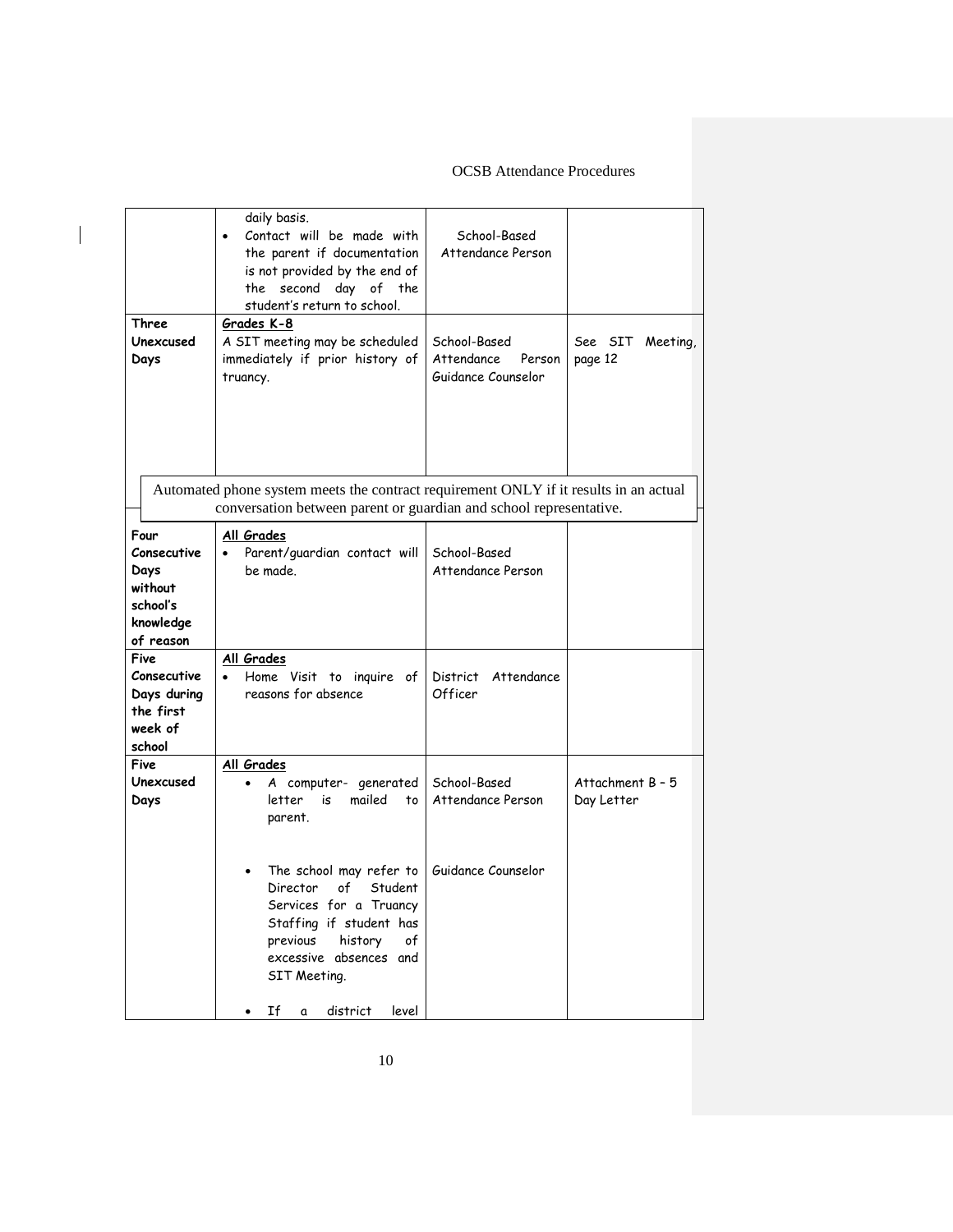|                              | Truancy Staffing<br>has<br>been held, once the point<br>of a 5-day letter is<br>reached during a new<br>school year, the district<br>may proceed with<br>a<br>truancy court referral.                                                                                                                                                                                                                                                                     |                                                                                                        |                                                                                      |
|------------------------------|-----------------------------------------------------------------------------------------------------------------------------------------------------------------------------------------------------------------------------------------------------------------------------------------------------------------------------------------------------------------------------------------------------------------------------------------------------------|--------------------------------------------------------------------------------------------------------|--------------------------------------------------------------------------------------|
| Nine<br>Absences             | All Grades<br>computer-generated<br>A<br>letter<br>is<br>mailed<br>to<br>parent.                                                                                                                                                                                                                                                                                                                                                                          | School-Based<br>Attendance Person                                                                      | Attachments F,G<br>9 day letter                                                      |
| Ten<br>Unexcused<br>Days     | All Grades<br>A computer- generated<br>$\bullet$<br>mailed<br>letter<br>is<br>to<br>parent.<br>Contact is made with the<br>parent via personal or<br>telephone conference.<br>SIT<br>meeting<br>A<br>is<br>scheduled if for the first<br>time.<br>Referral (mandatory) is<br>made to Director of<br>Student Services for a<br>Staffing<br>if<br>Truancy<br>student<br>has<br>previous<br>of<br>excessive<br>history<br>absences<br>SIT<br>and<br>Meeting. | School-Based<br>Attendance Person<br>Principal or designee<br>Guidance Counselor<br>Guidance Counselor | Attachments C, D, E<br>- 10 Day Letter<br>Attachment J -<br>Referral for<br>Staffing |
| Fifteen<br>Unexcused<br>Days | All Grades<br>A District Truancy<br>٠<br>Staffing is conducted<br>with representation from<br>Law Enforcement, School<br>District Personnel,<br>parent, and student<br>A decision may be made                                                                                                                                                                                                                                                             | District Staff<br>School-Site Staff                                                                    |                                                                                      |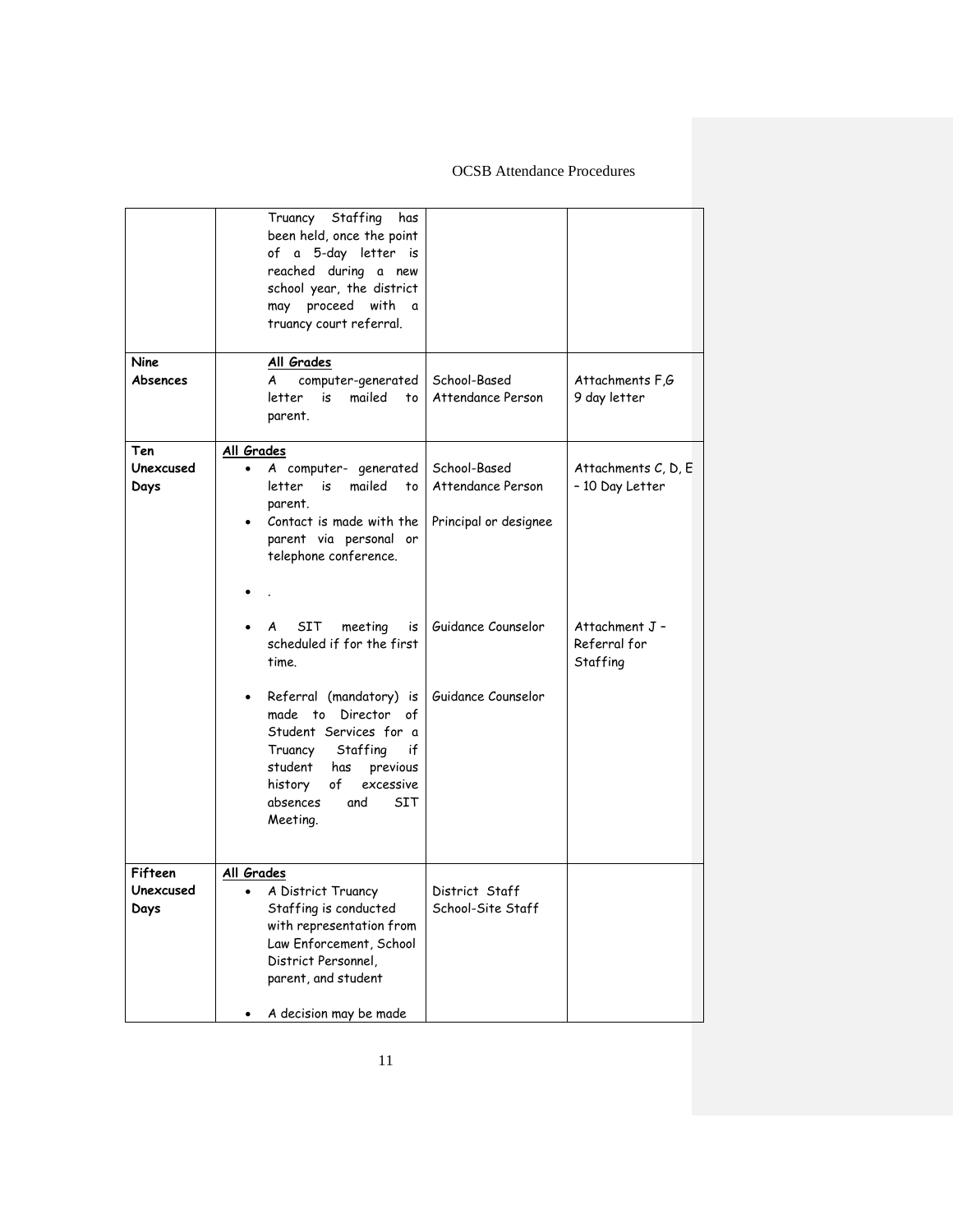| to file a petition in<br>truancy court                                                                  |                  |                          |
|---------------------------------------------------------------------------------------------------------|------------------|--------------------------|
| Procedures for<br>$\bullet$<br>notification to DCF of<br>Learnfare recipients.<br>Age 14-17             | School Principal | See Learnfare<br>page 14 |
| Student information is<br>$\bullet$<br>sent to Department of<br>Highway Safety<br>and<br>Motor Vehicles |                  | See DHSMV,<br>page 15    |

**Note:** This chart is only a guide. The principal, guidance counselor, or district attendance officer, through communication with the student or parent, may schedule a SIT meeting or refer to staffing when current interventions are not improving attendance.

# **VI. Student Information Team (SIT) Meetings**

As required by Florida Statute 232, a SIT meeting must be conducted if a student has five (5) unexcused absences within a calendar month or ten (10) unexcused absences within a 90 calendar day period. In addition a SIT meeting may be called at the principal's discretion.

# **A. Participants of a SIT Meeting**

The meeting should include the student, parents and or guardians, student's counselor, teachers, and other program specialists if needed.

# **B. Purpose of a SIT Meeting**

The meeting brings together parties that may offer assistance to help improve attendance. The purpose of a SIT meeting is to determine reasons/causes for unexcused absences and to begin interventions to address truancy. School Personnel initiate interventions with the student and the family at the time of the SIT meeting.

Educational interventions resulting from the SIT meeting may include:

- Academic Assessment or Review
- Modification/Change of Curriculum
- Modification/Change of Schedule
- Educational Counseling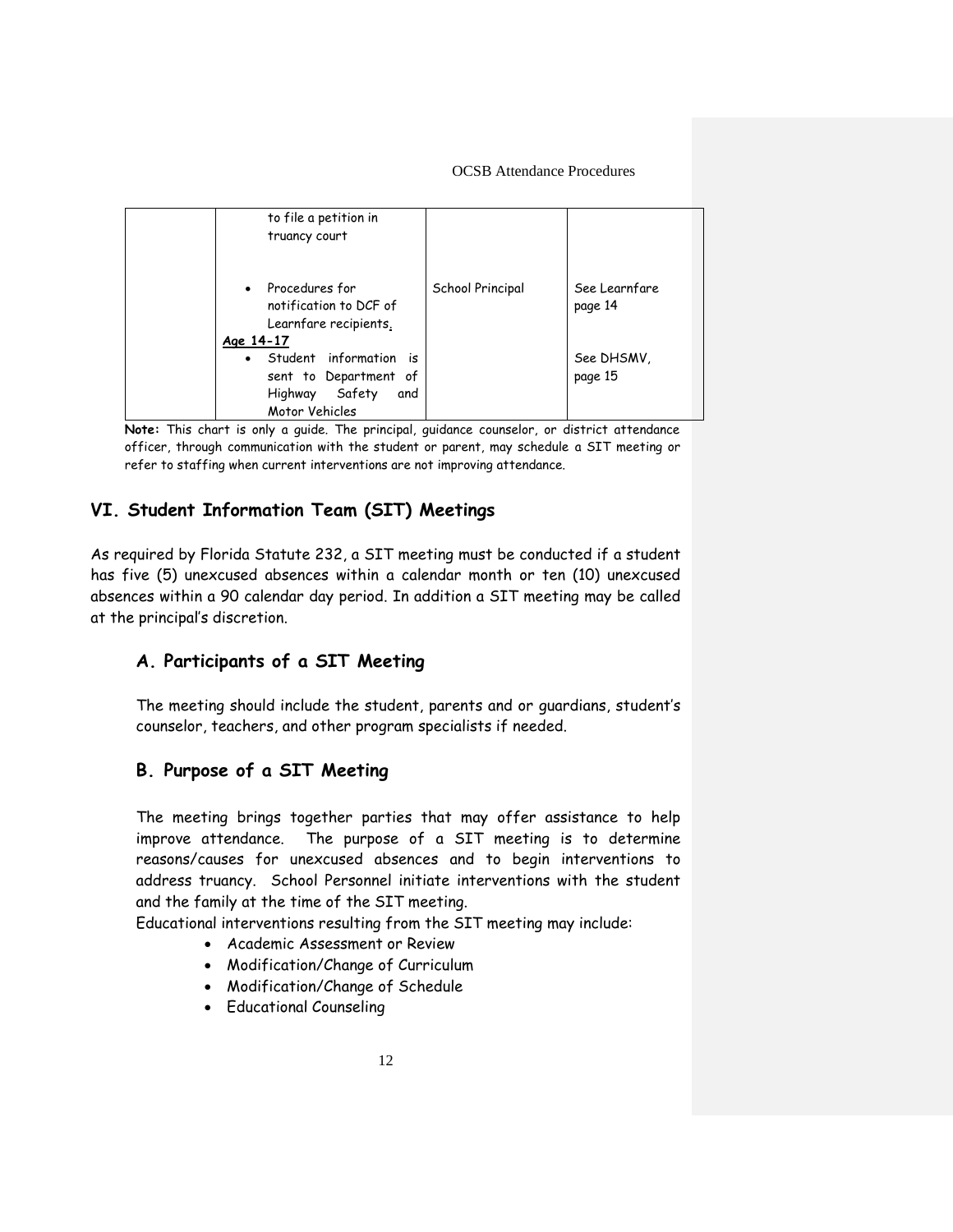• Referral to Service Agencies

# **C. Procedures for On-Going Attendance Problems**

If a school-level SIT meeting has been held for truancy, once the point of a five day letter is reached during a new school year or new semester, the school may proceed to a referral for a district-level Truancy Staffing and will not need to repeat the school-based SIT meeting. In an attempt to correct the attendance problem, parent notification is required prior to this referral.

If a district-level Truancy Staffing has been held, once the point of a five day letter is reached during a new school year or new semester, the district may proceed with a truancy court referral. In an attempt to correct the attendance problem, parent notification is required prior to this referral.

#### **Note: Form O-EX-39 should be completed at this meeting**

From this point forward, there will be ongoing communication between the Student Services Office and staff at the student's school to review, implement, and revise strategies.

# **VII. Statute 1003.26 Enforcement of School Attendance Guidelines**

It is the policy of the state that each district school superintendent be responsible for enforcing school attendance of all students subject to the compulsory school age in the school district.

If a student subject to compulsory school attendance will not comply with attempts to enforce school attendance, the parent or the district school superintendent or his/her designee shall refer the case to the case staffing committee pursuant to s.984.12. and the district school superintendent or his/her designee may file a truancy petition pursuant to the procedures in s. 984.151.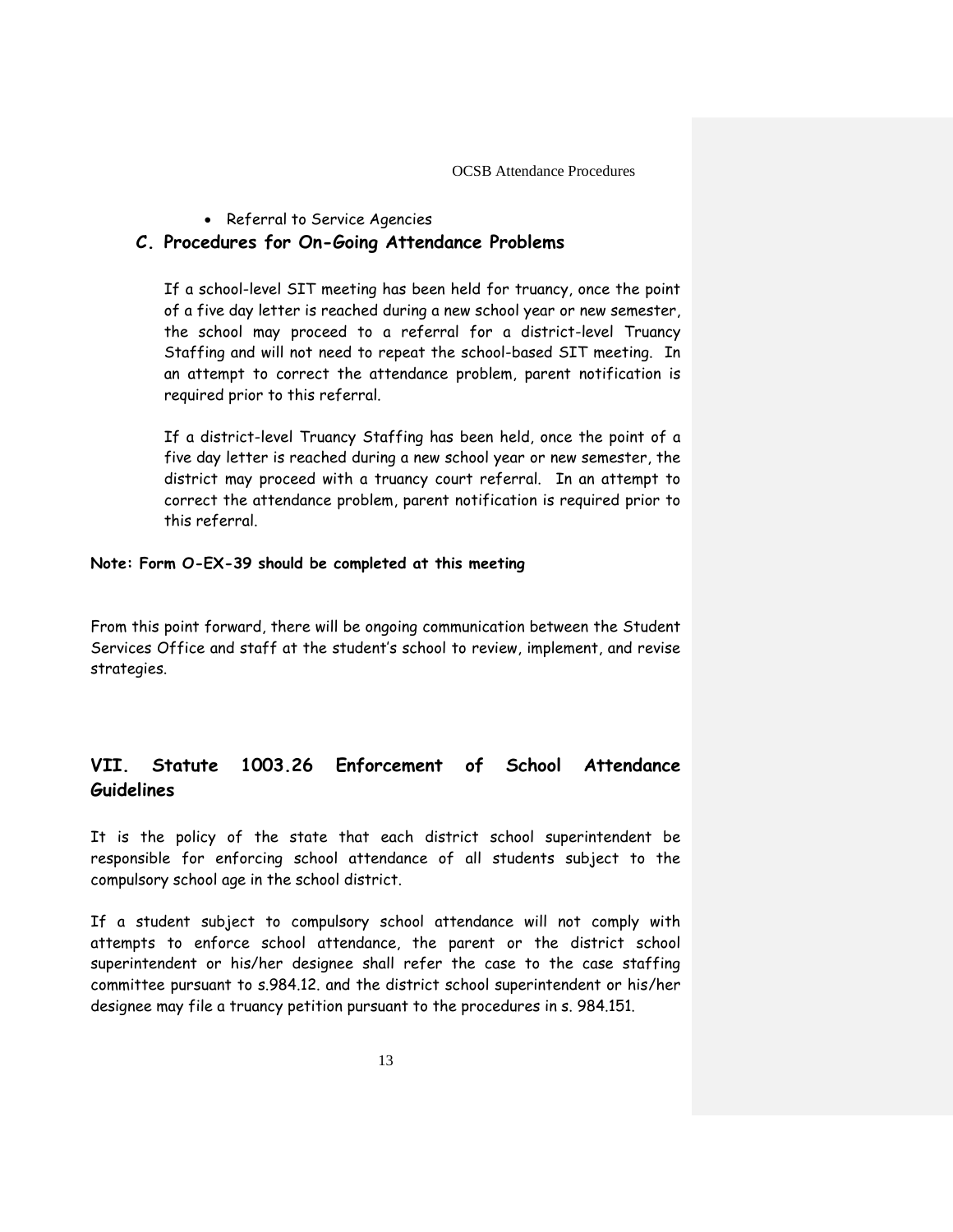The judge may:

- 1. Order the parent to participate in parenting classes.
- 2. Order the parent to attend school with the child.
- 3. Order community service hours at the school for child or parent.
- 4. Refer the child/parent for counseling or other services as appropriate.
- 5. Impose fines for each day of school missed in accordance with 1003.27(7)(d).

The judge will continue to require the child to be present for hearings periodically until the case is resolved or the child becomes ineligible. Additional sanctions may be ordered for the child or parents if attendance does not improve.

# **VIII. Learnfare/Habitually Truant**

The School Board of Okeechobee County and the Department of Children and Families have a cooperative agreement in place that addresses statutory responsibilities and implements procedures regarding the Learnfare Program. Learnfare allows the sanctioning of parents who receive cash assistance for children if those children are school age and are excessively absent from school.

Section 414.1251(1), Florida Statutes, requires DCF to reduce the temporary cash assistance for an eligible parent's dependent child or for an eligible teenage participant who is not exempt from school attendance requirements and who has been identified as a habitual truant or as a dropout.

Pursuant to section 1003.27 (2) (b), Florida Statutes, a habitual truant is defined as a student who has accumulated 15 unexcused absences within 90 calendar days with or without the knowledge or consent of the student's parent or legal guardian.

School districts will notify DCF when a Learnfare eligible child is either a habitual truant or a dropout. At that time, DCF staff will review the case record to determine if good cause exists for failure to participate. If good cause does not exist, the sanction will be imposed and the parent will receive a notice of case action to reflect that the child's needs have been removed from the benefit amount. If the parent does not agree, DCF procedures allow the parent or guardian of a habitually truant or dropout child to request a fair hearing. The child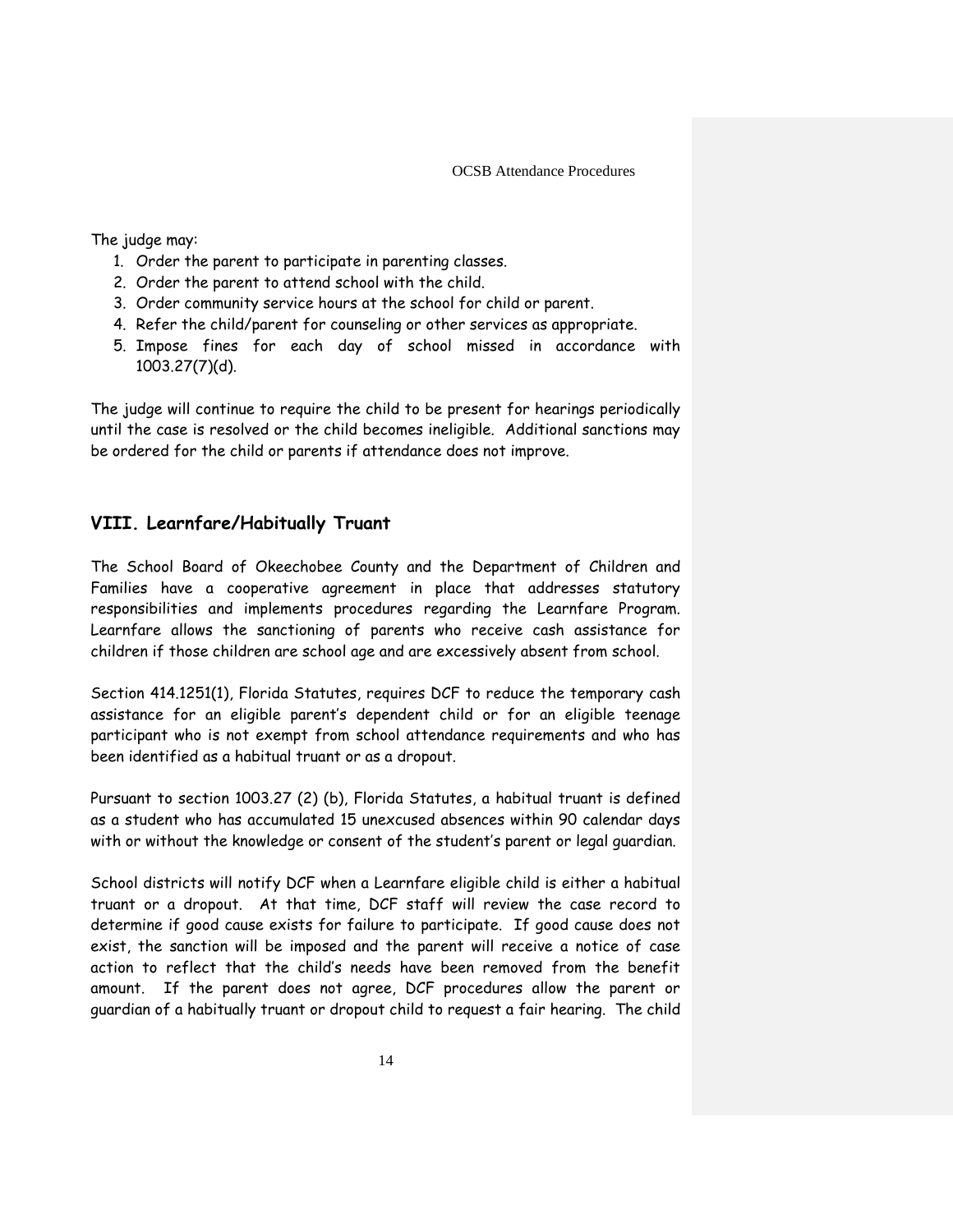may be reinstated or added back to the case under the following circumstances: (1) following the truant child's substantially improved attendance during a subsequent grading period; or (2) after the dropout child enrolls in a public school, receives a high school diploma or its equivalent, enrolls in preparation for General Educational Development Tests, or enrolls in other educational activities approved by the district school board.

# **IX. Department of Highway Safety and Motor Vehicles Notification Procedures**

Section 1003.27 (b) Florida Statutes – The district school superintendent must report to the DHSMV habitual truants and dropouts. A truant or dropout may have their driver's license privilege taken away. In addition, the DHSMV may withhold issuing a permit. The following procedures should be followed according to law in referring students to DHSMV for missing 15 unexcused days of school:

- 1. The Administrative Assistant of I.T. will forward the information on students 14 to 17 years old missing 15 unexcused days of school.
- 2. DHSMV will mail an Intent to Suspend letter to the student.
- 3. The student then has 15 calendar days to schedule a hearing to document hardship. The hearing, which will be heard and processed by the principal, must take place within 30 days. **The school principal must immediately notify the district contact of a student's request for a waiver.** This urgency stems from Florida law stating that the district contact must notify the DHSMV within 24 hours after a student's request for a hearing.
- 4. The hearing must be conducted within 30 days. The principal must notify the district contact of the outcome of the hearing as notification must be given to DHSMV within 24 hours.
- 5. If no response and/or no improvement in attendance have been made, the DHSMV will send an Order of Suspension letter to the truant student.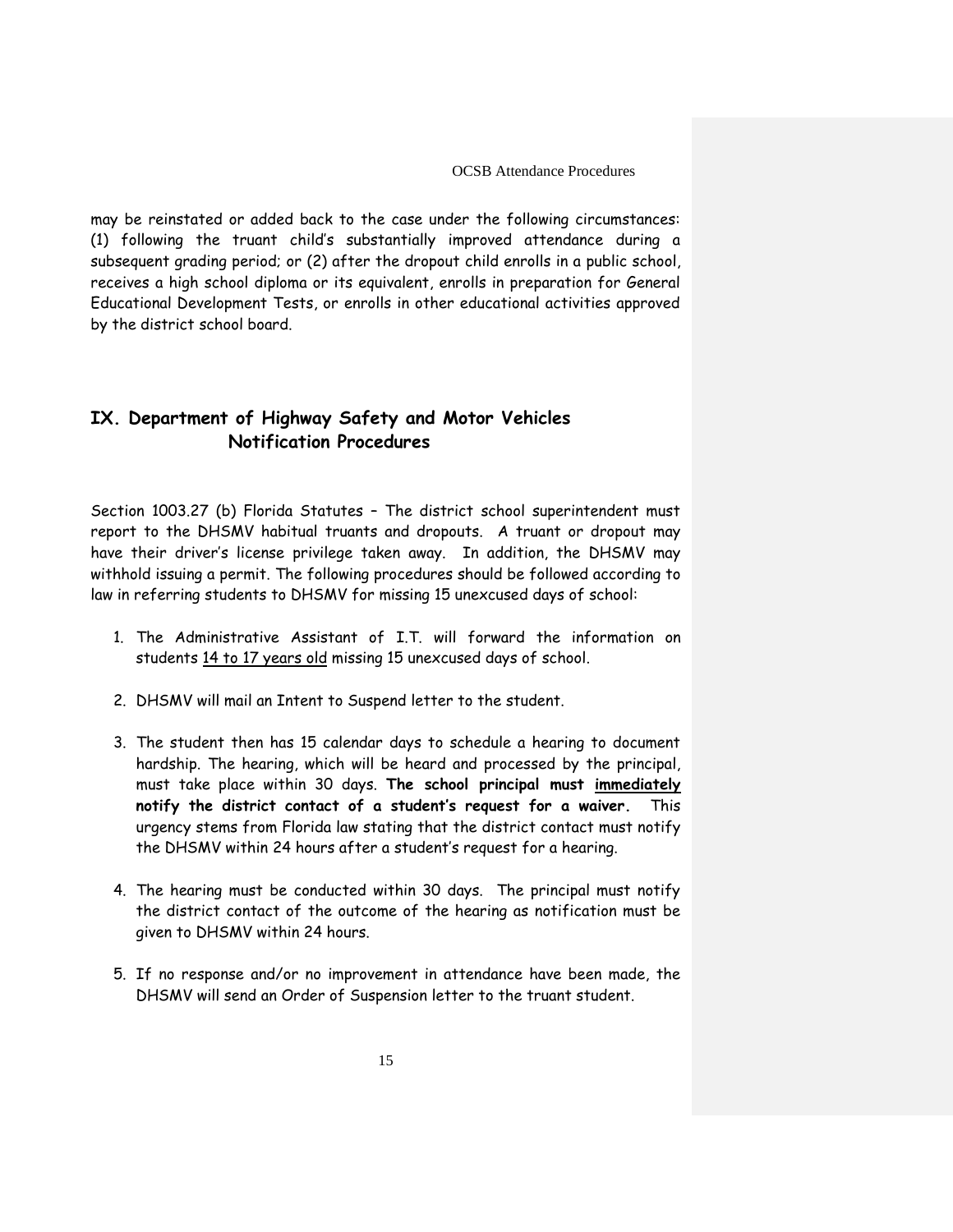Students must attend school for 30 consecutive days without an unexcused absence to have their license reinstated. The principal of the school will provide students with a paper document certifying no unexcused absences within the past 30 days. The signature on this document must be notarized or accompanied by the official school seal.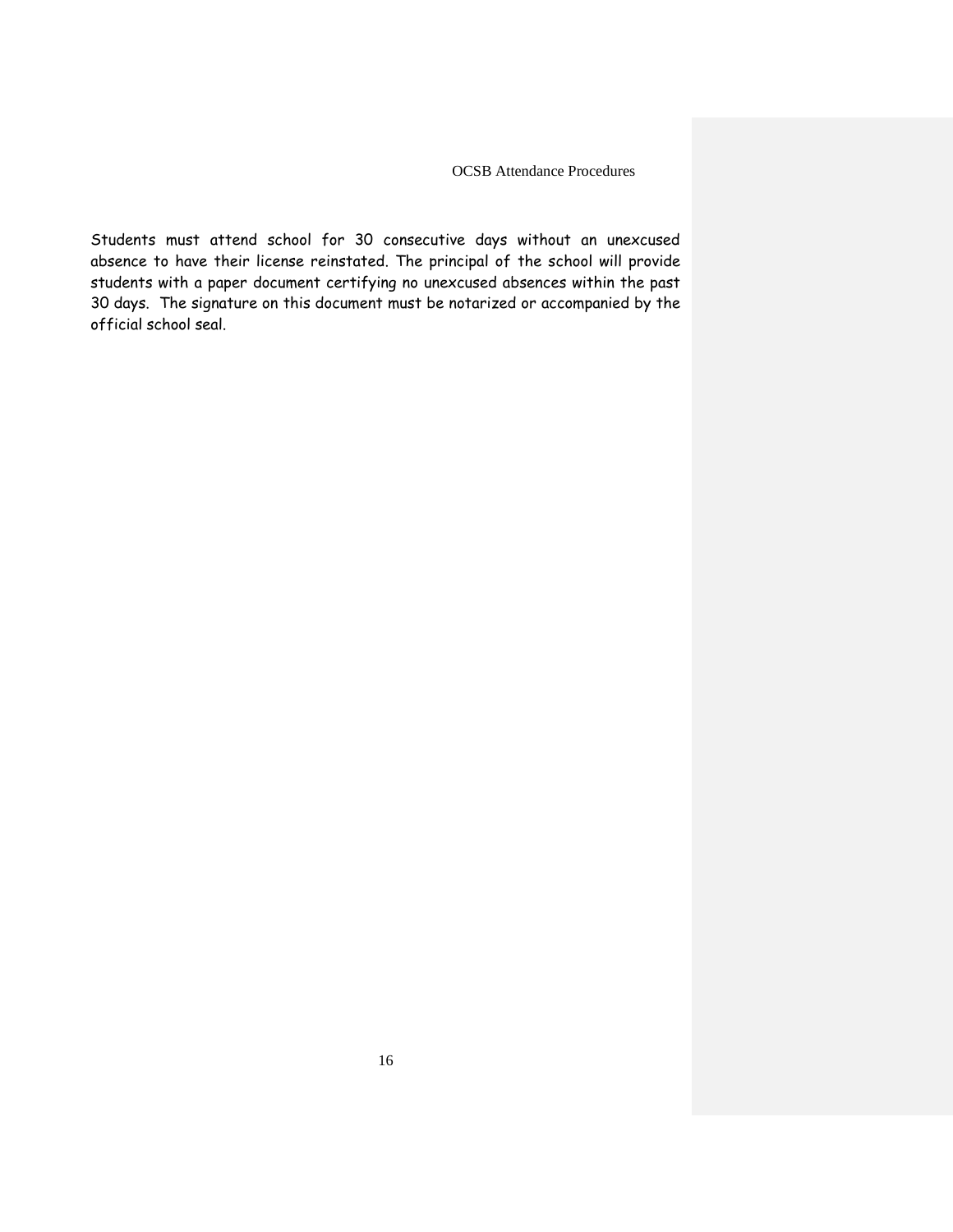# **Attachment A Sample Letter Requesting Parent Note Grades K-8**

Dear Parent:

Florida Statute 1003.26 states, "each parent or guardian must justify each absence and the school must evaluate each justification based upon policies that define an excused and unexcused absence."

According to our records your child, \_\_\_\_\_\_\_\_\_\_\_\_\_\_\_\_\_\_\_\_\_\_\_\_\_\_\_\_\_\_\_\_\_ was absent \_\_\_\_\_\_\_\_\_\_\_\_\_\_\_\_, and no record of a phone call or note by you was received. Please complete the following and return it to school.

| Student's Name:                                                                                                                                                                                                                  |  |  |  |  |
|----------------------------------------------------------------------------------------------------------------------------------------------------------------------------------------------------------------------------------|--|--|--|--|
| Date of Absence:                                                                                                                                                                                                                 |  |  |  |  |
| Reason for Absence:<br>Second the Second Second Second Second Second Second Second Second Second Second Second Second Second Second Second Second Second Second Second Second Second Second Second Second Second Second Second S |  |  |  |  |
|                                                                                                                                                                                                                                  |  |  |  |  |

To avoid this extra paperwork, we ask that you please call the school the day your child is absent. If a telephone is unavailable to you please write a note.

Sincerely,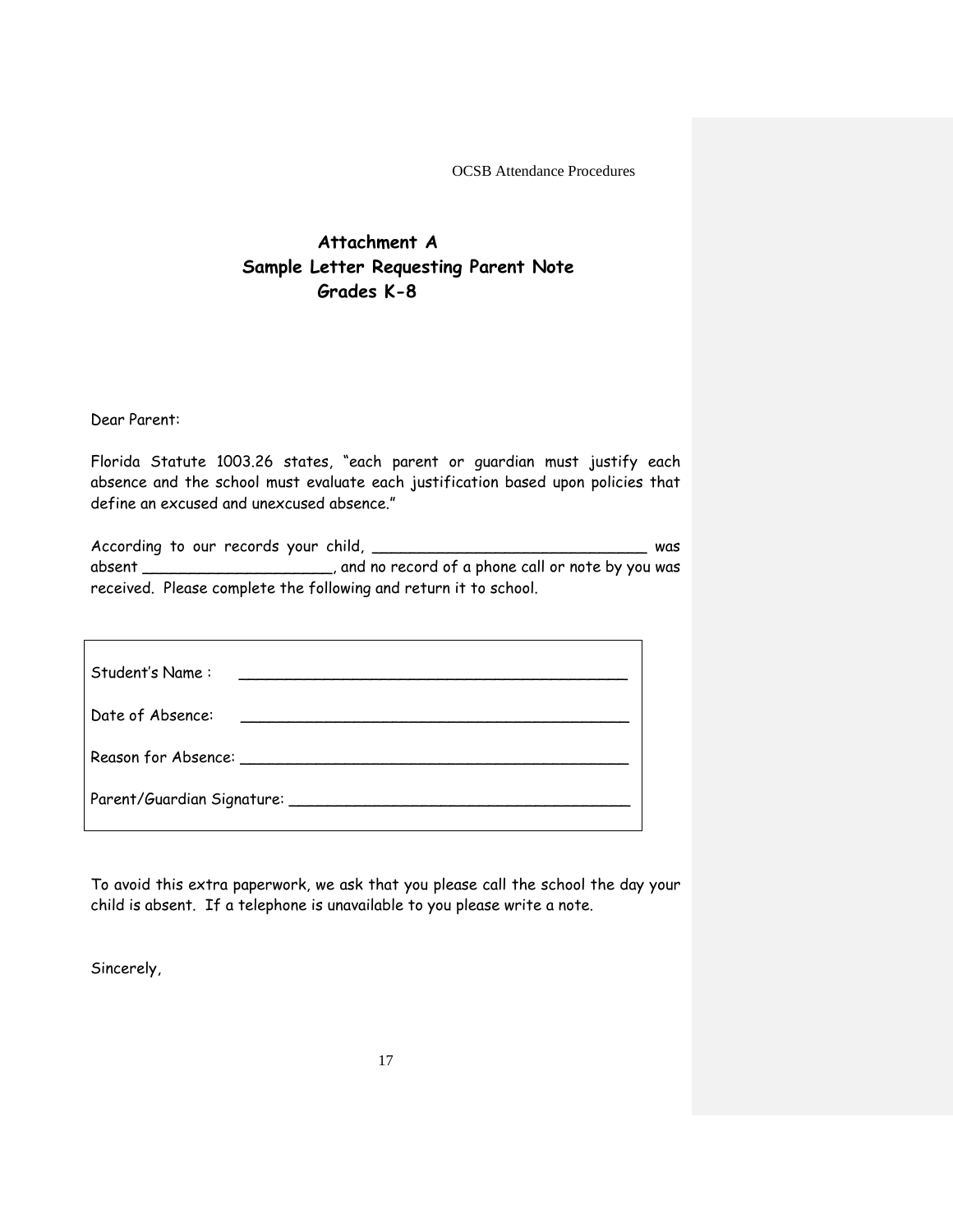# **Attachment B Sample 5-Day Letter All Grades**

To the Parent or Guardian of: (Name) (Address) (Date)

Our records indicate that your son/daughter has been absent from school excessively. Five (5) or more of the absences are unexcused. Our records indicate that the school attendance clerk, and/or automated phone service has contacted your home.

Florida Statute 1003.21 mandates compulsory attendance between the ages of 6 and 16. Florida Statute 1003.24 mandates that parents are responsible for the attendance of their school-age children. The superintendent of schools is required by law, F S 1001.53, to enforce the compulsory school attendance laws.

Learnfare: Important notice for parents who are recipients of cash assistance from DCF. If your child is a habitual truant or dropout, DCF may reduce the cash assistance received for that child.

Please contact \_\_\_\_\_\_\_\_\_\_\_\_\_\_\_\_\_at (863-462-5\_\_\_) to justify these absences so that no further action is necessary.

Sincerely,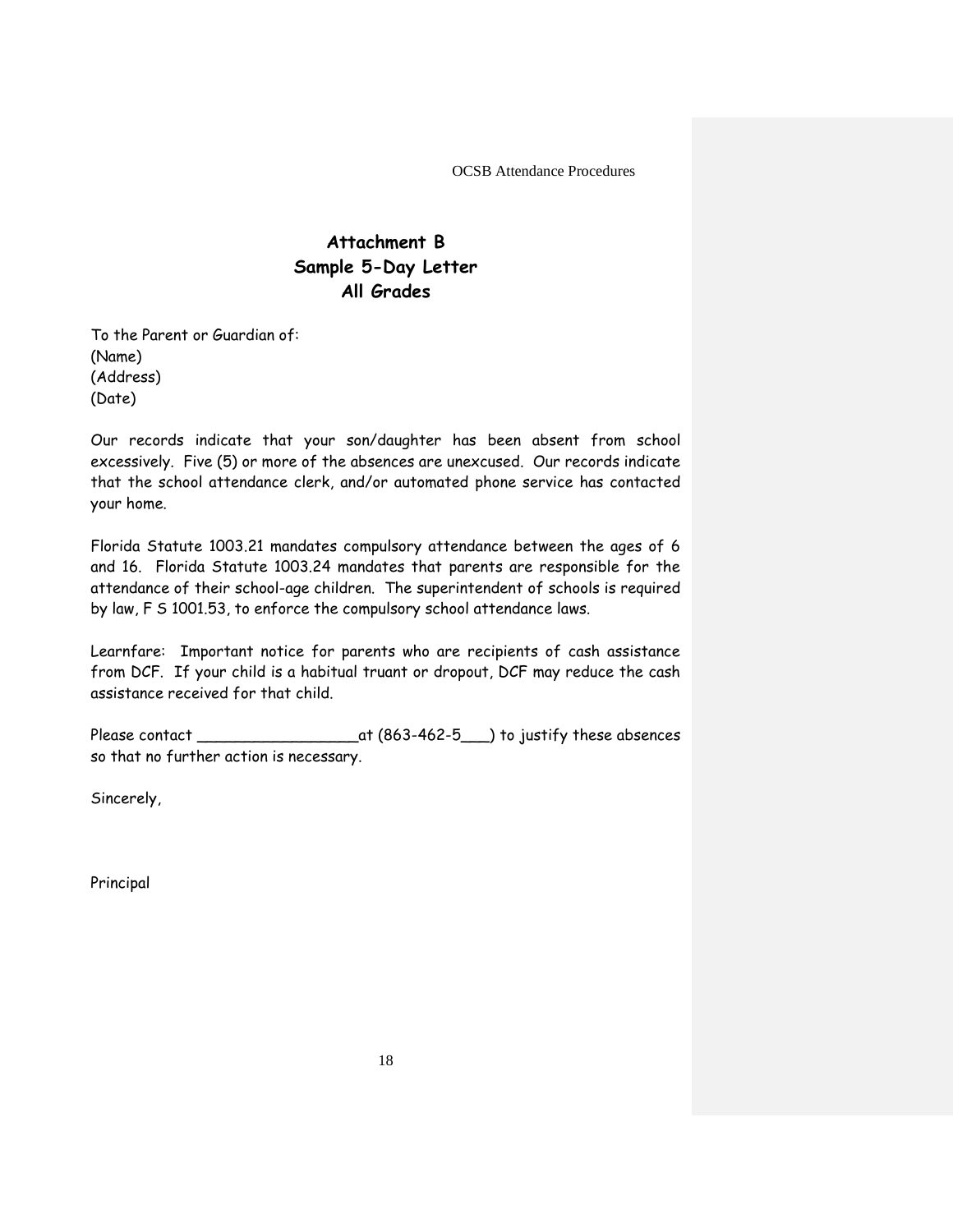# **Attachment C Sample 10-Day Letter Grades K-5**

To the Parent or Guardian of: (Name) (Address) (Date)

Our records indicate your son/daughter has ten (10) unexcused absences. Regular attendance is an essential factor in succeeding at school. Please be advised that your child's unexcused absences will impact his/her grades through a reduction in credit earned for missed assignments.

Florida Statute 1003.21 mandates compulsory attendance between the ages of 6 and 16. Florida statute 1003.24 mandates that parents are responsible for the attendance of their school-age children. The superintendent of schools is required by law, FS 1001.53, to enforce the compulsory school attendance laws.

Learnfare: Important notice for parents who are recipients of cash assistance from DCF. If your child is a habitual truant or dropout, DCF may reduce the cash assistance received for that child.

Please contact \_\_\_\_\_\_\_\_\_\_\_\_\_\_\_\_\_\_\_\_\_\_\_\_\_ at (863-462-5\_\_\_) to justify these absences so that no further action is necessary.

Sincerely,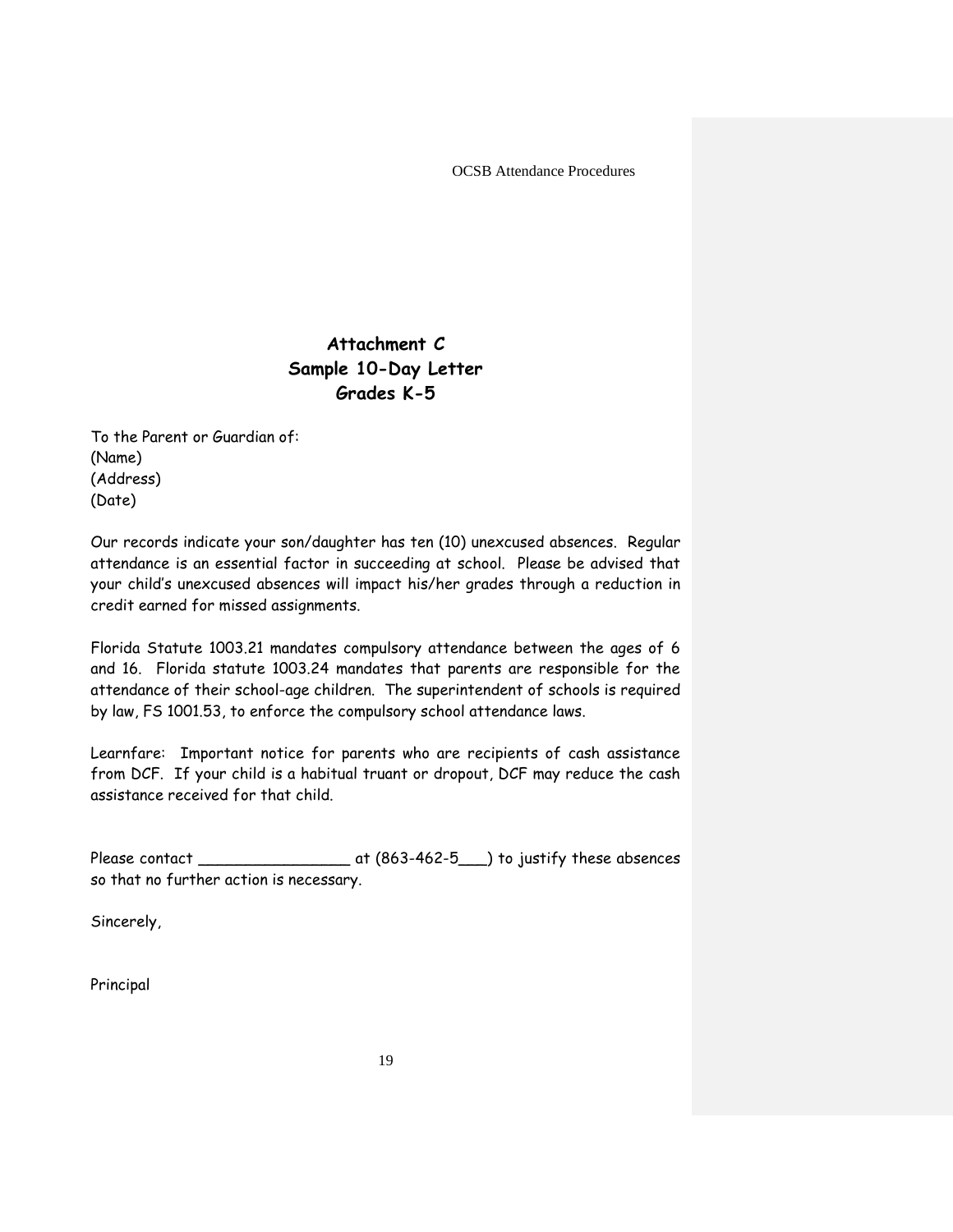# **Attachment D Sample 10-Day Letter Grades 6-8**

To the Parent or Guardian of: (Name) (Address) (Date)

Our records indicate your son/daughter has ten (10) unexcused absences. Regular attendance is an essential factor in succeeding at school. Please be advised that your child's unexcused absences will impact his/her grades through a reduction in credit earned for missed assignments.

Florida Statute 1003.21(c) requires a student who attains the age of sixteen (16) be subject to compulsory attendance unless he/she files a formal declaration of intent to terminate school enrollment with the district school board. This must be signed by the student's parent. In addition to impacting the student's future earning potential, the Department of Highway and Motor Vehicles may withhold the issuance of or suspend your child's driver's license for non-attendance.

Learnfare: Important notice for parents who are recipients of cash assistance from DCF. If your child is a habitual truant or dropout, DCF may reduce the cash assistance received for that child.

Please contact \_\_\_\_\_\_\_\_\_\_\_\_\_\_\_\_\_\_\_\_\_\_\_\_\_ at (863-462-5\_\_\_) to justify these absences so that no further action is necessary.

Sincerely,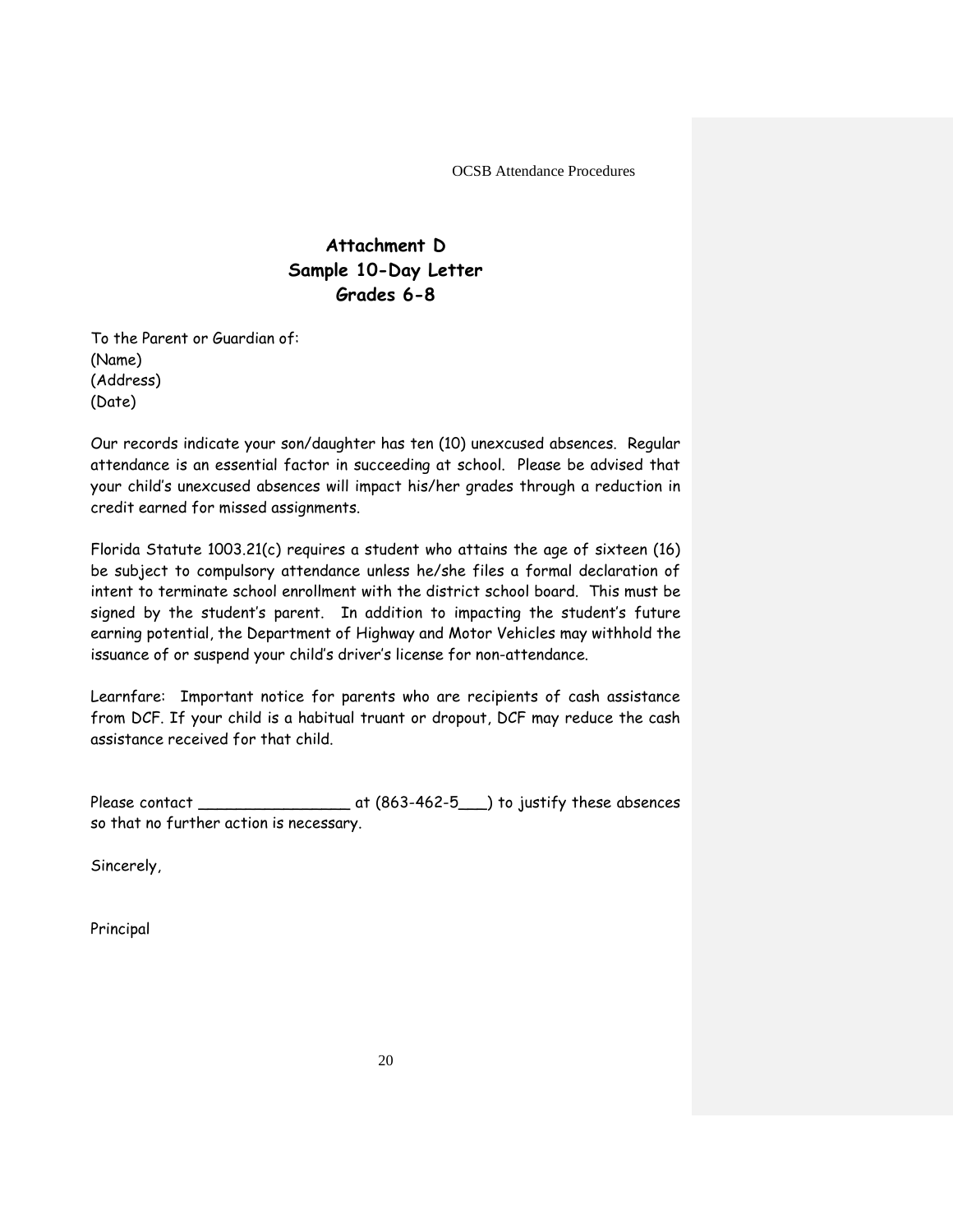# **Attachment E Sample 10-Day Letter Grades 9-12**

To the Parent or Guardian of: (Name) (Address) (Date)

Our records indicate your son/daughter has ten (10) unexcused absences. Regular attendance is an essential factor in succeeding at school. Please be advised that your child's unexcused absences will impact his/her grades through a reduction in credit earned for missed assignments and, therefore, may result in failure to earn credit for a course.

Florida Statute 1003.21 (C) requires a student who attains the age of sixteen (16) be subject to compulsory attendance unless he/she files a formal declaration of intent to terminate school enrollment with the district school board. This must be signed by the student's parent. In addition to impacting the student's future earning potential, the Department of Highway Safety and Motor Vehicles may withhold the issuance of or suspend your child's driver's license for nonattendance.

Learnfare: Important notice for parents who are recipients of cash assistance from DCF. If your child is a habitual truant or dropout, DCF may reduce the cash assistance received for that child.

Please contact \_\_\_\_\_\_\_\_\_\_\_\_\_\_\_\_ at (863-462-5\_\_\_) to justify these absences so that no further action is necessary.

Sincerely,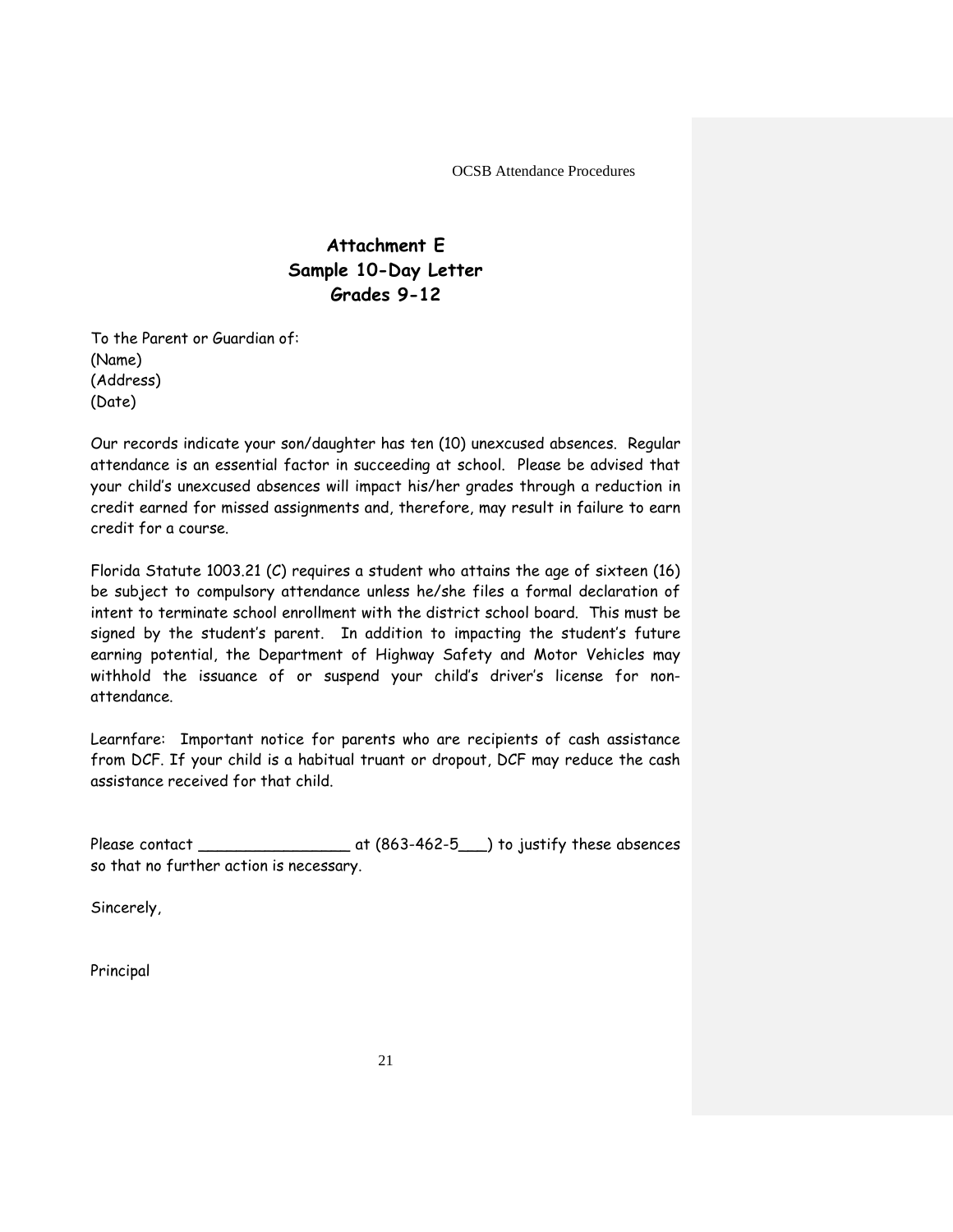# **Attachment F Sample 9-Day Letter Grades K-8**

To the Parent or Guardian of: (Name) (Address) (Date)

School board policy states that more than nine absences in a school year are considered excessive, and medical verification of illness must be provided after that point. This policy is based upon the belief that we cannot provide the best education possible for children who are excessively absent from school.

Our records indicate that your child accumulated nine days of absences in this school year. Therefore, any further absences will require that you provide the school with verification of illness from a medical doctor or professional for each absence. Failure to provide medical verification will result in the absence being unexcused.

Please contact me at  $\qquad \qquad$  to schedule an appointment concerning your child's attendance or the attendance policy.

Sincerely,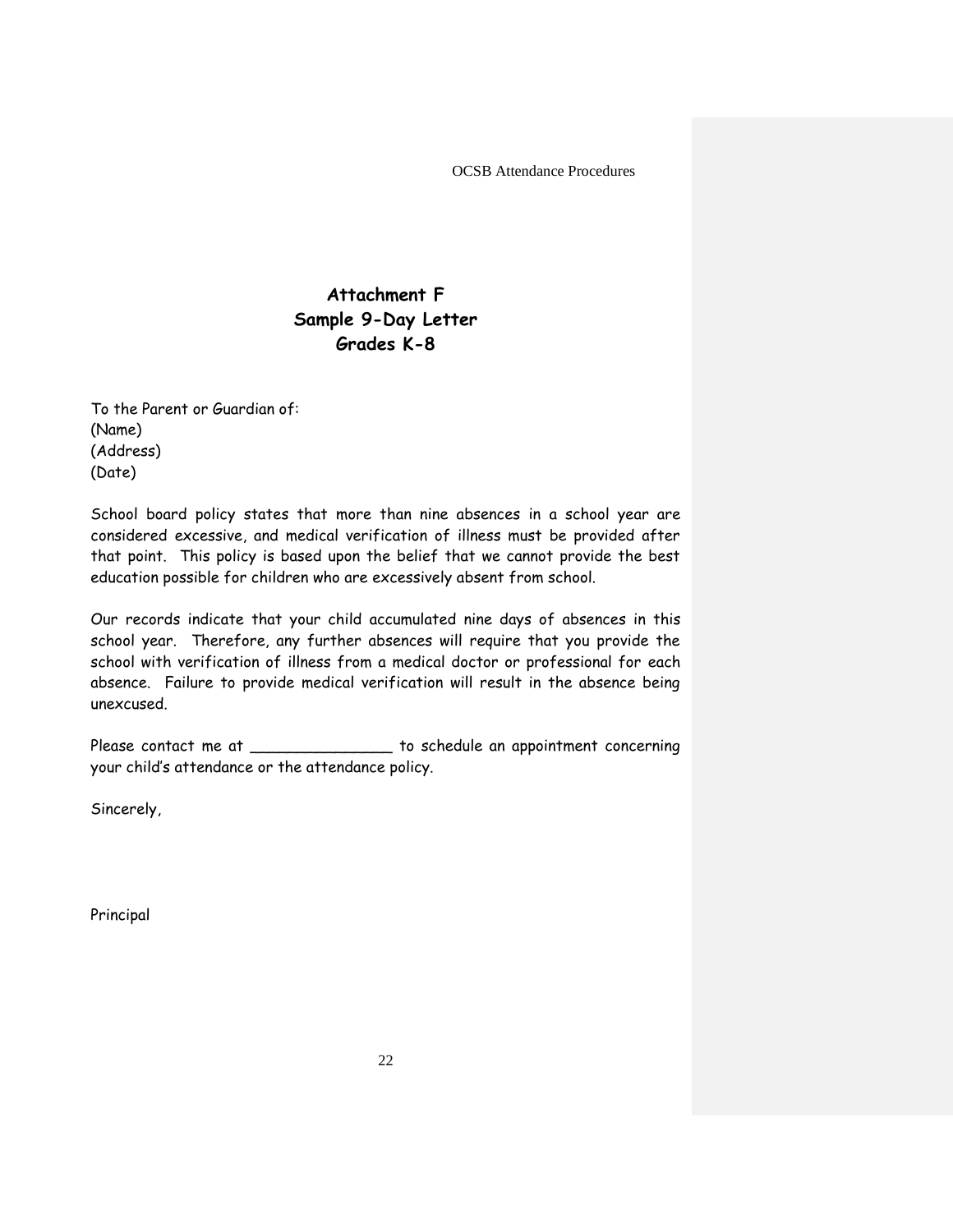# **Attachment G Sample 9-Day Letter Grades 9-12**

To the Parent or Guardian of: (Name) (Address) (Date)

School board policy states that more than nine absences in a semester are considered excessive, and medical verification of illness must be provided after that point. This policy is based upon the belief that we cannot provide the best education possible for children who are excessively absent from school.

Our records indicate that your child accumulated nine days of absences in this semester. Therefore, any further absences will require that you provide the school with verification of illness from a medical doctor or professional for each absence. Failure to provide medical verification will result in the absence being unexcused.

Please contact me at \_\_\_\_\_\_\_\_\_\_\_\_\_\_\_\_\_ to schedule an appointment concerning your child's attendance or the attendance policy.

Sincerely,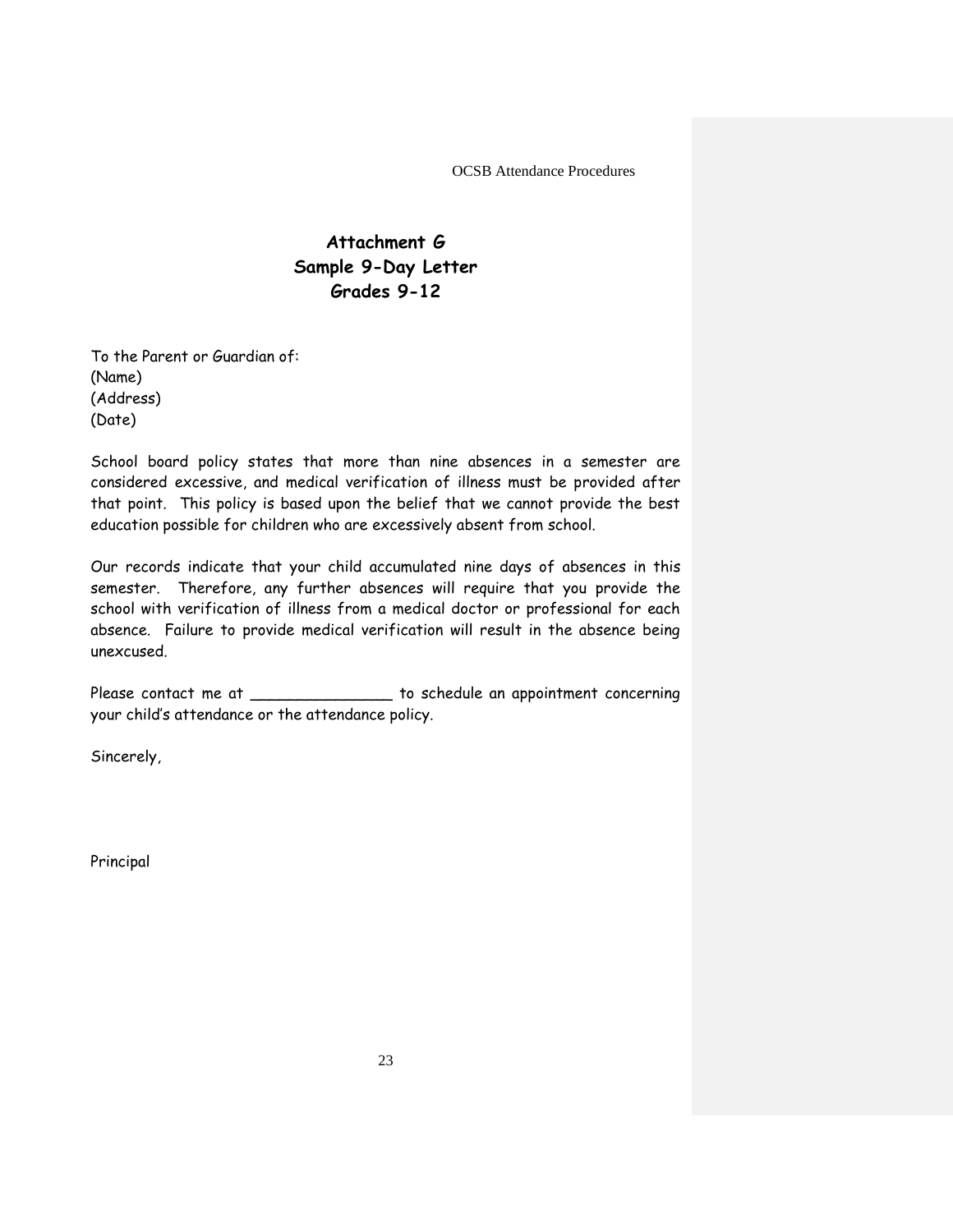# **Attachment H Compulsory School Attendance Law**

Compulsory School Attendance Law

Florida Statute Chapter 1003.27 (7) (1-2)

A parent who refuses or fails to have a child who is under his or her control attend school regularly, or who refuses or fails to comply with the requirements in subsection (3), is guilty of a misdemeanor of the second degree, punishable as provided by law. The continued or habitual absence of a child without the consent of the principal or teacher in charge of the school he or she attends or should attend, or of the tutor who instructs or should instruct him or her, is prima facie evidence of a violation of this chapter; however, the court of the appropriate jurisdiction, upon finding that the parent has made a bona fide and diligent effort to control and keep the child in school, shall excuse the parent from any criminal liability prescribed herein and shall refer the parent and child for counseling, guidance, or other needed services.

Delivered to the parent/guardian

By: \_\_\_\_\_\_\_\_\_\_\_\_\_\_\_\_\_\_\_\_\_\_\_\_\_\_\_\_\_\_\_\_\_\_\_ Date: \_\_\_\_\_\_\_\_\_\_\_\_\_\_\_\_\_

School Attendance Officer

(Parent Copy)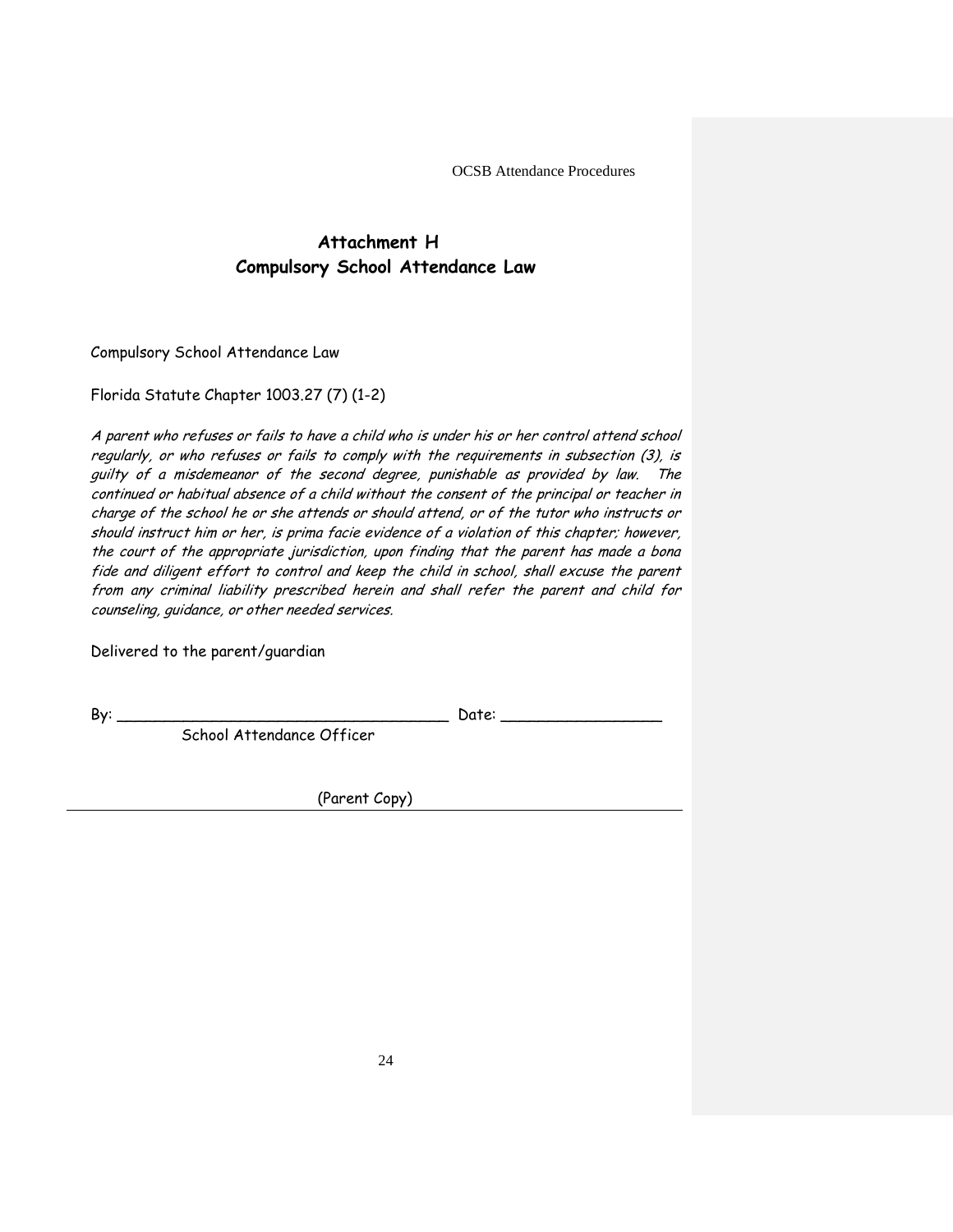# **Attachment I**

|                       |                                      | <u> Student's Intent to Withdraw from School</u>                                                                                                                                                                                                                                |
|-----------------------|--------------------------------------|---------------------------------------------------------------------------------------------------------------------------------------------------------------------------------------------------------------------------------------------------------------------------------|
|                       | (Student Name)                       | $I, \_\_\_\_\_$ , age $\_\_\_\_\_\_\_$                                                                                                                                                                                                                                          |
|                       |                                      | file this as a formal intent to withdraw from school as of                                                                                                                                                                                                                      |
| this action:<br>18.   | negatively affect my career options. | I acknowledge that I have been provided information of the impact of<br>Terminating school enrollment prior to graduation will likely reduce my potential earnings and<br>Terminating school enrollment will result in the revocation/denial of my driving privileges until age |
|                       | (Signature of Student)               | (Date of Birth)                                                                                                                                                                                                                                                                 |
| (Signature of Parent) |                                      |                                                                                                                                                                                                                                                                                 |
| (Mailing Address)     |                                      |                                                                                                                                                                                                                                                                                 |
| O-SO-27 09/10         | (Signature of School Official)       | (Date)                                                                                                                                                                                                                                                                          |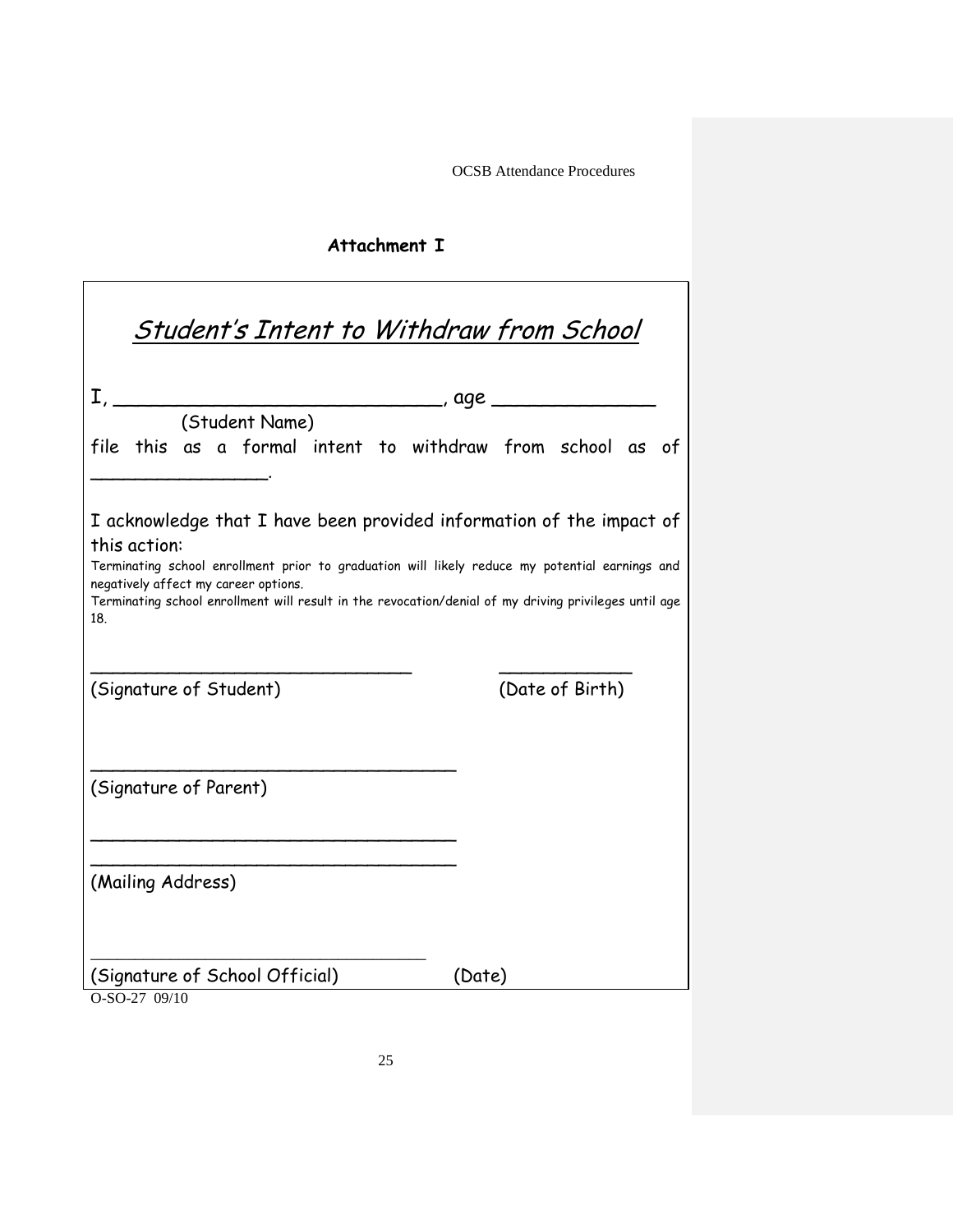|                                                                                                       |        | <b>Student Information TeamDate of Meeting:</b>       |  |                                                                                                  |                              |  |
|-------------------------------------------------------------------------------------------------------|--------|-------------------------------------------------------|--|--------------------------------------------------------------------------------------------------|------------------------------|--|
|                                                                                                       |        |                                                       |  |                                                                                                  |                              |  |
|                                                                                                       |        | DOB/AGE: Grade:                                       |  |                                                                                                  |                              |  |
| <b>Purpose:</b>                                                                                       | $\Box$ | <b>Behavior Needs</b>                                 |  | □ Parent Request                                                                                 | $\Box$ Other                 |  |
|                                                                                                       | П.     | Truancy                                               |  | <b>Example 2</b> Academic Needs                                                                  |                              |  |
| <b>School Review:</b>                                                                                 |        |                                                       |  |                                                                                                  |                              |  |
| Has<br>0                                                                                              | α.     | Has not repeated grade(s)<br>$List$ Grade $(s)$ :     |  |                                                                                                  |                              |  |
| <b>Does</b><br>Ω                                                                                      | П.     | Does not have academic difficulties.                  |  |                                                                                                  |                              |  |
| Does<br>□                                                                                             | $\Box$ | Does not have behavior difficulties.                  |  | Summary of behavior concerns:                                                                    |                              |  |
| 0<br>Does                                                                                             | 0.     | Does not take medication.<br>List medications/amount: |  |                                                                                                  |                              |  |
| Other (List):<br>$\Box$                                                                               |        |                                                       |  |                                                                                                  |                              |  |
|                                                                                                       |        |                                                       |  |                                                                                                  |                              |  |
|                                                                                                       |        |                                                       |  |                                                                                                  |                              |  |
|                                                                                                       |        |                                                       |  | <b>Team Outcome</b> (determine what will be tried, person responsible and time frame for trial): |                              |  |
|                                                                                                       |        |                                                       |  |                                                                                                  | Time Frame for Intervention: |  |
|                                                                                                       |        | Person Responsible:                                   |  |                                                                                                  | Time Frame for Intervention: |  |
|                                                                                                       |        | Person Responsible:                                   |  |                                                                                                  | Time Frame for Intervention: |  |
|                                                                                                       |        |                                                       |  |                                                                                                  |                              |  |
|                                                                                                       |        |                                                       |  | Name/Title                                                                                       |                              |  |
|                                                                                                       |        | the control of the control of the control of          |  | Name/Title                                                                                       |                              |  |
|                                                                                                       |        |                                                       |  | Name/Title                                                                                       |                              |  |
| 1.<br>2.<br>3.<br><b>SIT Team Assistance:</b><br>Name/Title<br>Name/Title<br>Name/Title<br>Name/Title |        |                                                       |  | Name/Title                                                                                       |                              |  |

**Okeechobee County School Board/Student Services Department**

**ESE Program** □ **Regular Program** □